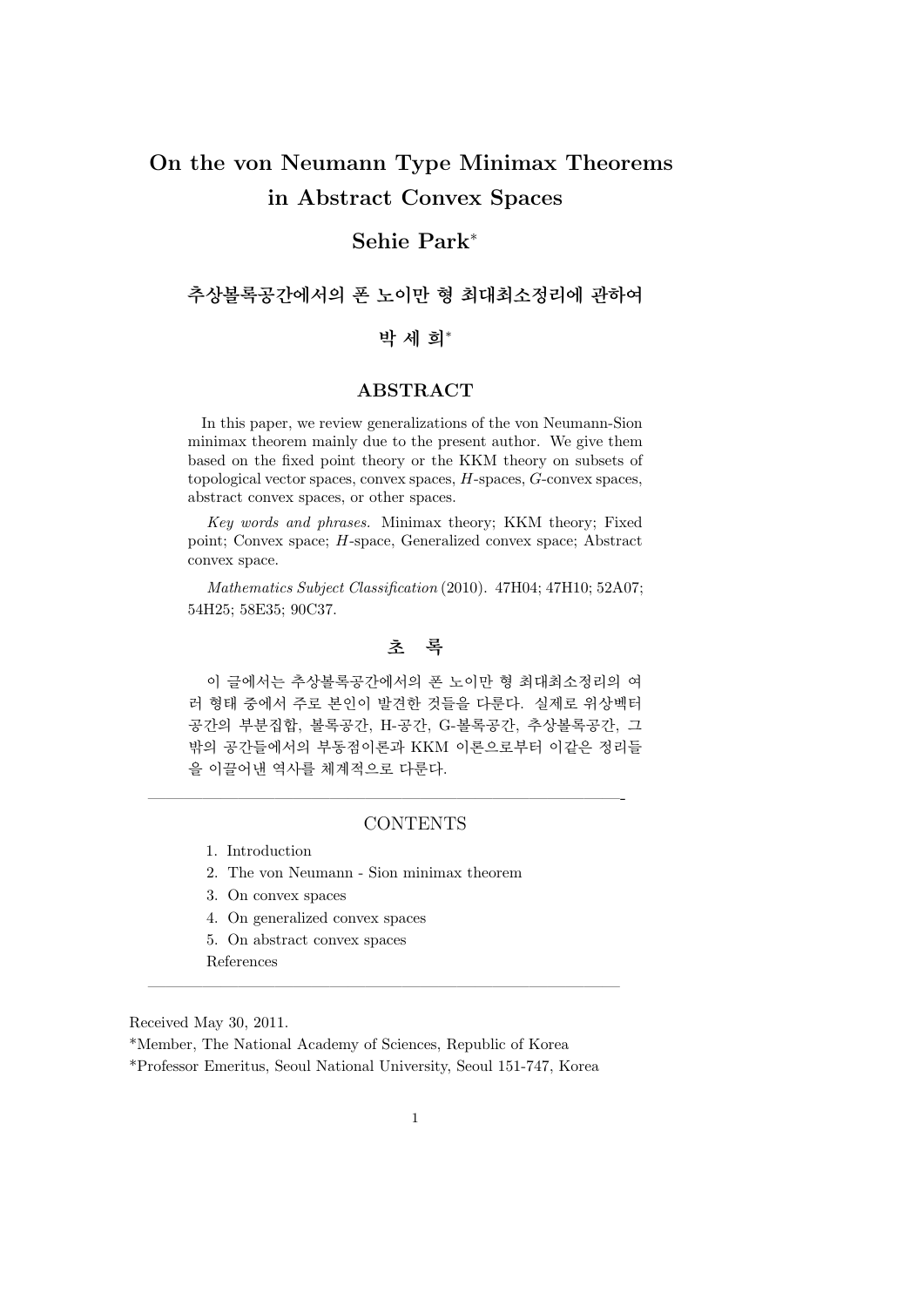#### **1. Introduction**

Since the von Neumann minimax theorem appeared in (von Neumann 1928), more than eight decades elapsed. The minimax theory in its most classical meaning is that, given a real-valued function *f* defined on a product space  $X \times Y$ , one tries to find conditions that ensure the validity of the equality

$$
\sup_{y \in Y} \inf_{x \in X} f(x, y) = \inf_{x \in X} \sup_{y \in Y} f(x, y).
$$

More generally, a two function minimax theorem for  $f, q: X \times Y \to \mathbb{R}$ with  $f(x, y) \leq g(x, y)$  for all  $(x, y) \in X \times Y$  means that, under certain conditions, the inequality

$$
\sup_{y \in Y} \inf_{x \in X} f(x, y) \le \inf_{x \in X} \sup_{y \in Y} g(x, y);
$$

holds; see (Ricceri and Simons 1998).

It is well-known that there are a large variety of methods and tools that have been used to study the minimax theory. However we are mainly concerned with generalizations of the von Neumann-Sion type minimax theorems by the fixed point method and the KKM method; see (Park 2011b). One of the well-known generalizations of the von Neumann theorem using fixed point method was given by Kakutani (1941). Later Sion (1958) extended the minimax theorem by applying the Knaster-Kuratowski-Mazurkiewitz (simply, KKM) theorem in (KKM 1929). It is the origin of the KKM method in the minimax theory. Since then there have appeared a large number of generalizations of the minimax theorem incorporated with the fixed point theory or the KKM theory on various types of abstract convex spaces.

These theories are well-developed on the classes of convex subsets of topological vector spaces, the Lassonde type convex spaces, the Horvath type *H*-spaces, the Park type *G*-convex spaces, abstract convex spaces in the sense of Park, or other spaces; see (Park 1999a, 2010c, 2010e) and the references therein.

In this paper, we review more than twenty generalizations of the von Neumann minimax theorem mainly due to the present author since (Park 1989) appeared. We give them based on the fixed point theory or the KKM theory on various types of abstract convex spaces. In Section 2, we recall the minimax theorem due to von Neumann (1928) and its generalization due to Sion (1958). Section 3 deals with our generalizations on convex subsets of topological vector spaces and on the Lassonde type convex spaces. In Section 4, we are concerned with our minimax theorems on the Horvath type *H*-spaces or the Park type *G*-convex spaces. Finally, Section 5 deals with new minimax theorems on recently developed abstract convex spaces in the sense of Park.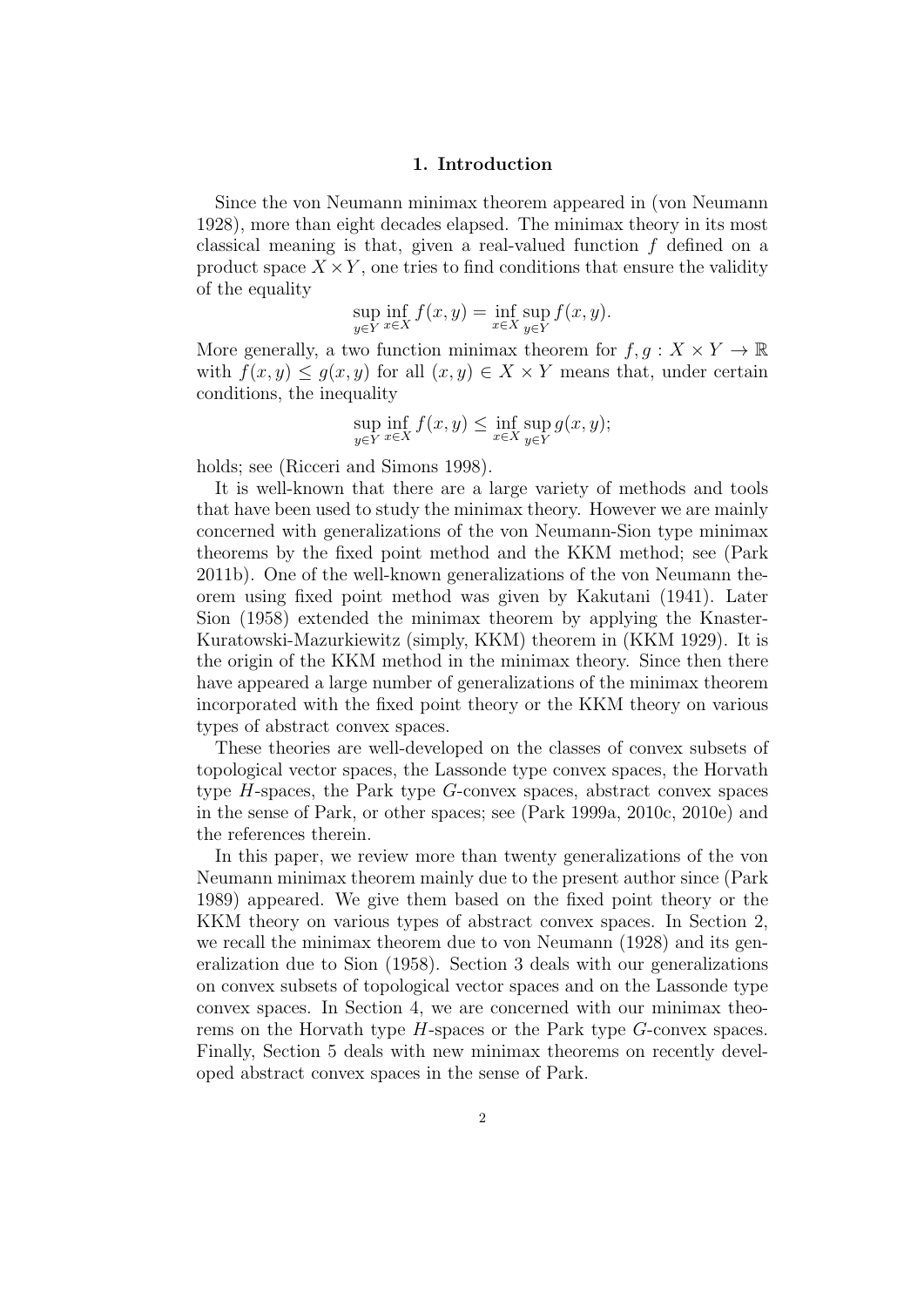### **2. The von Neumann - Sion minimax theorem**

In 1928, J. von Neumann obtained a particular form of the following minimax theorem, which is one of the fundamental theorems in the theory of games developed by himself:

**Theorem.** (Kakutani 1941) *Let f*(*x, y*) *be a continuous real-valued function defined for*  $x \in K$  *and*  $y \in L$ *, where*  $K$  *and*  $L$  *are arbitrary bounded closed convex sets in two Euclidean spaces*  $\mathbb{R}^m$  *and*  $\mathbb{R}^n$ *. If for every*  $x_0 \in K$  *and for every real number*  $\alpha$ *, the set of all*  $y \in L$  *such that*  $f(x_0, y) \leq \alpha$  *is convex, and if for every*  $y_0 \in L$  *and for every real number β, the set of all*  $x \in K$  *such that*  $f(x, y_0) \geq β$  *is convex, then we have* 

> max *x∈K* min *y∈L*  $f(x, y) = \min$ *y∈L* max *x∈K f*(*x, y*)*.*

Originally, von Neumann assumed the bilinearity of *f*. The first proof of von Neumann made rather involved use of topology, functional calculus, and the Brouwer fixed point theorem. For the history of earlier proofs of the theorem, see (von Neumann 1953) and (Dantzig 1956).

Moreover, von Neumann (1937) obtained a particular form of the following intersection theorem:

**Lemma.** (Kakutani 1941) *Let K and L be two compact convex sets in the Euclidean spaces*  $\mathbb{R}^m$  *and*  $\mathbb{R}^n$  *respectively, and let us consider their Cartesian product*  $K \times L$  *in*  $\mathbb{R}^{m+n}$ *. Let U and V be two closed subsets*  $of K \times L$  *such that for any*  $x_0 \in K$  *the set*  $U_{x_0}$ *, of*  $y \in L$  *such that*  $(x_0, y) \in U$ , is nonempty, closed and convex and such that for any  $y_0 \in L$ *the set*  $V_{y_0}$ , of all  $x \in K$  *such that*  $(x, y_0) \in V$ , *is nonempty, closed and convex. Under these assumptions, U and V have a common point.*

von Neumann proved this by using a notion of integral in Euclidean spaces and applied this to the problems of mathematical economics. We adopted the above formulations of Theorem and Lemma from (Kakutani 1941).

According to Debreu (A commentary on the Kakutani fixed point theorem, in *Collected Works of Kakutani*),

"Ironically that Lemma, which, through Kakutani's Corollary, had a major influence in particular on economic theory and on the theory of games, was not required to obtain either one of the results that von Neumann wanted to establish. The Minimax theorem, as well as his theorem on optimal balanced growth paths, can be proved elementary means."

Later Fan obtained a fixed point theorem on locally convex Hausdorff topological vector spaces generalizing the Kakutani theorem, and applied it to the following minimax theorem: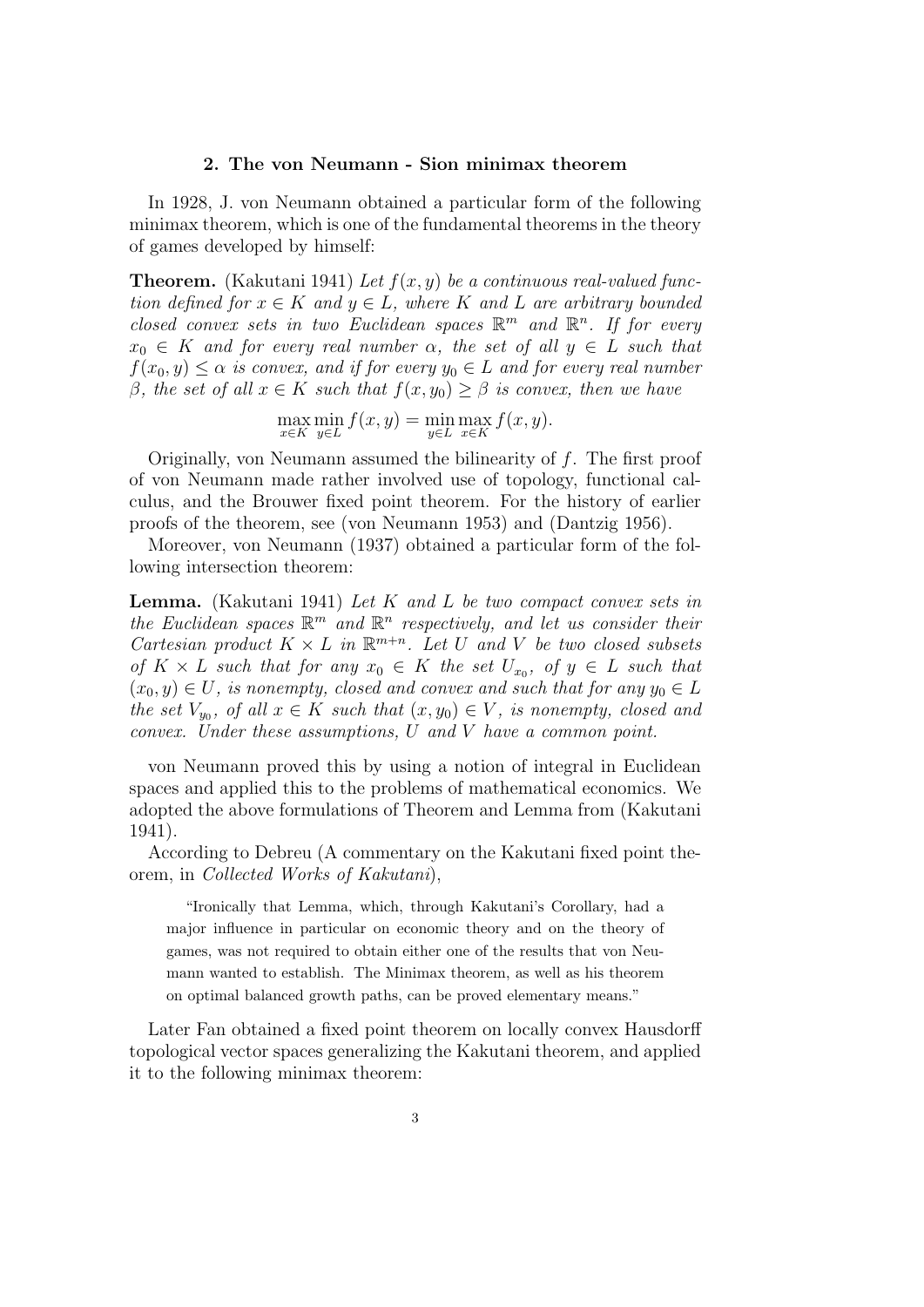**Theorem.** (Fan 1952) *Let L*1*, L*<sup>2</sup> *be two locally convex Hausdorff topological linear spaces, and K*1*, K*<sup>2</sup> *be two compact convex sets in L*1*, L*2*, resp. Let f be a real-valued continuous function defined on K*<sub>1</sub> × *K*<sub>2</sub>*. If, for every x*<sub>0</sub> ∈ *K*<sub>1</sub>*, y*<sub>0</sub> ∈ *K*<sub>2</sub>*, the sets* {*x* ∈ *K*<sub>1</sub> : *f*(*x, y*<sub>0</sub>) =  $\max_{\xi \in K_1} f(\xi, y_0) \}$  and  $\{y \in K_2 : f(x_0, y) = \min_{\eta \in K_2} f(x_0, \eta) \}$  are convex, *then*

$$
\max_{x \in K} \min_{y \in L} f(x, y) = \min_{y \in L} \max_{x \in K} f(x, y).
$$

Further, von Neumann's minimax theorem was extended for arbitrary topological vector spaces by Sion as follows:

**Theorem.** (Sion 1958) *Let X be a compact convex set in a topological vector space and Y a convex set in a topological vector space not necessarily the same space for X. Let f be a real-valued function defined on*  $X \times Y$ *. If* 

(1) *for each fixed*  $x \in X$ ,  $f(x, \cdot)$  *is a lower semicontinuous, quasiconvex function on Y , and*

(2) *for each fixed*  $y \in Y$ ,  $f(\cdot, y)$  *is an upper semicontinuous, quasiconcave function on X,*

*then we have*

$$
\inf_{y \in Y} \sup_{x \in X} f(x, y) = \sup_{x \in X} \inf_{y \in Y} f(x, y).
$$

*Further, if Y is also compact, then we have*

$$
\min_{y \in Y} \max_{x \in X} f(x, y) = \max_{x \in X} \min_{y \in Y} f(x, y).
$$

Here, *f* is *lower semicontinuous* (l.s.c.) whenever the set  $\{y \in Y :$  $f(x, y) > r$  is open, and *quasiconcave* whenever  $\{x \in X : f(x, y) > r\}$ is convex for each  $r \in \mathbb{R}$ . Moreover, f is *upper semicontinuous* (u.s.c.) whenever  $\{x \in X : f(x, y) < r\}$  is open, and *quasiconvex* whenever  ${y \in Y : f(x, y) < r}$  is convex for each  $r \in \mathbb{R}$ .

Sion noted that, until that time, there seemed to be essentially two types of argument: one uses some form of separation of disjoint convex sets by a hyperplane and the other uses a fixed point theorem. In order to overcome the difficulty in those two types, Sion adopted new argument based on the KKM theorem (1929).

There are other types of generalizations of the von Neumann theorem by many authors by different methods; see (Ricceri and Simons 1998). We give only one example due to H. Tuy (1974, Corollary 2) as follows:

**Theorem.** (Tuy 1974) *Let C and D be convex subsets of Hausdorff topological vector spaces*  $X$  *and*  $Y$ *, and let*  $D$  *be compact,*  $f(x, y)$  *be a real*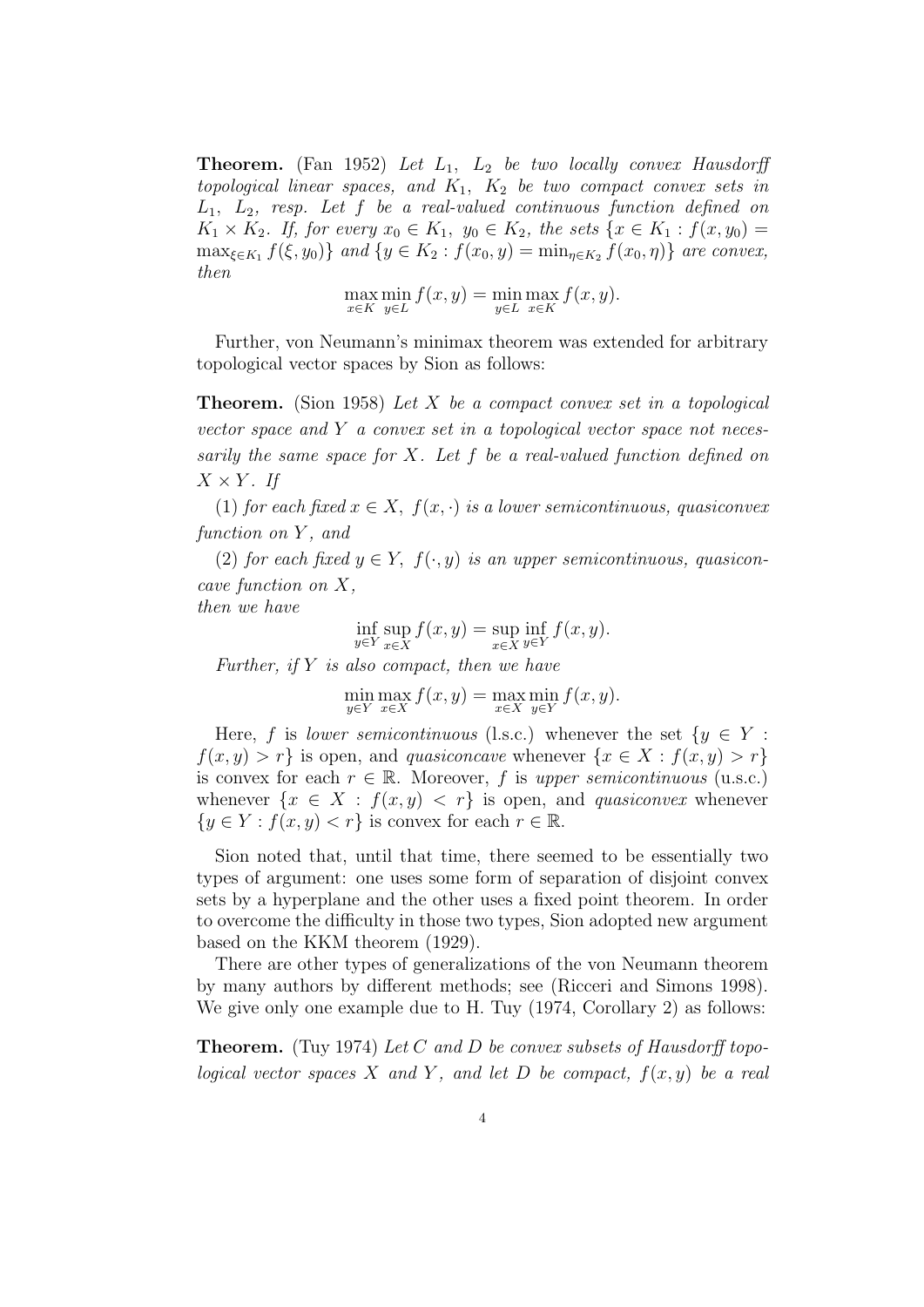*function defined on*  $C \times D$  *which is quasiconvex in x and quasiconcave in y, l.s.c. in x (or u.s.c. in x), and u.s.c. in y.*

*Then the following equality is satisfied:*

$$
\inf_{x \in C} \sup_{y \in D} f(x, y) = \sup_{y \in D} \inf_{x \in C} f(x, y).
$$

So far, we found that numerous generalizations of the von Neumann minimax theorem can be divided into three classes: the one using fixed point theorems as in (Kakutani 1941) and (Fan 1952), the one based on the KKM theory as in (Sion 1958), and the one based on other methods as in (Tuy 1974). Note that in order to apply any fixed point theorem, we need some rich structures like the local convexity or certain generalized concepts. On the other hand, one of the main aims to generalize the minimax theorem seems to eliminate as much as possible the convexity related to the theorem. This is accomplished in the recent development in the KKM theory.

In this paper, we are mainly concerned with generalizations of the von Neumann - Sion type minimax theorems by the fixed point method and the KKM method on the classes of convex subsets of topological vector spaces, the Lassonde type convex spaces, the Horvath type *H*-spaces, the Park type *G*-convex spaces, abstract convex spaces in the sense of Park, or other spaces; see (Park 1999a, 2010c, 2010e).

#### **3. On convex spaces**

The concept of convex subsets of a topological vector space was extended to the following by Lassonde (1983):

**Definition.** A *convex space X* is a nonempty convex set (in a vector space) with any topology that induces the Euclidean topology on the convex halls of its finite subsets. A nonempty subset *L* of *X* is called a *c*-compact set if for each finite subset  $S \subset X$  there is a compact convex set  $L_S$  ⊂ *X* such that  $L ∪ S ⊂ L_S$ .

In this section, we recall mainly our minimax theorems on convex spaces or convex subsets of topological vector spaces.

**(I)** In 1989, as in Fan (1966) and Lassonde (1983), from a geometric theorem concerning sets with convex sections in the KKM theory, we obtained the following (Park 1989, Theorem 21):

**Theorem A.** Let X and Y be convex spaces, and  $f, g: X \times Y \to \overline{\mathbb{R}}$ [*−∞,* +*∞*] *functions satisfying the following conditions:* (1)  $f(x, y) \leq g(x, y)$  *for all*  $(x, y) \in X \times Y$ ,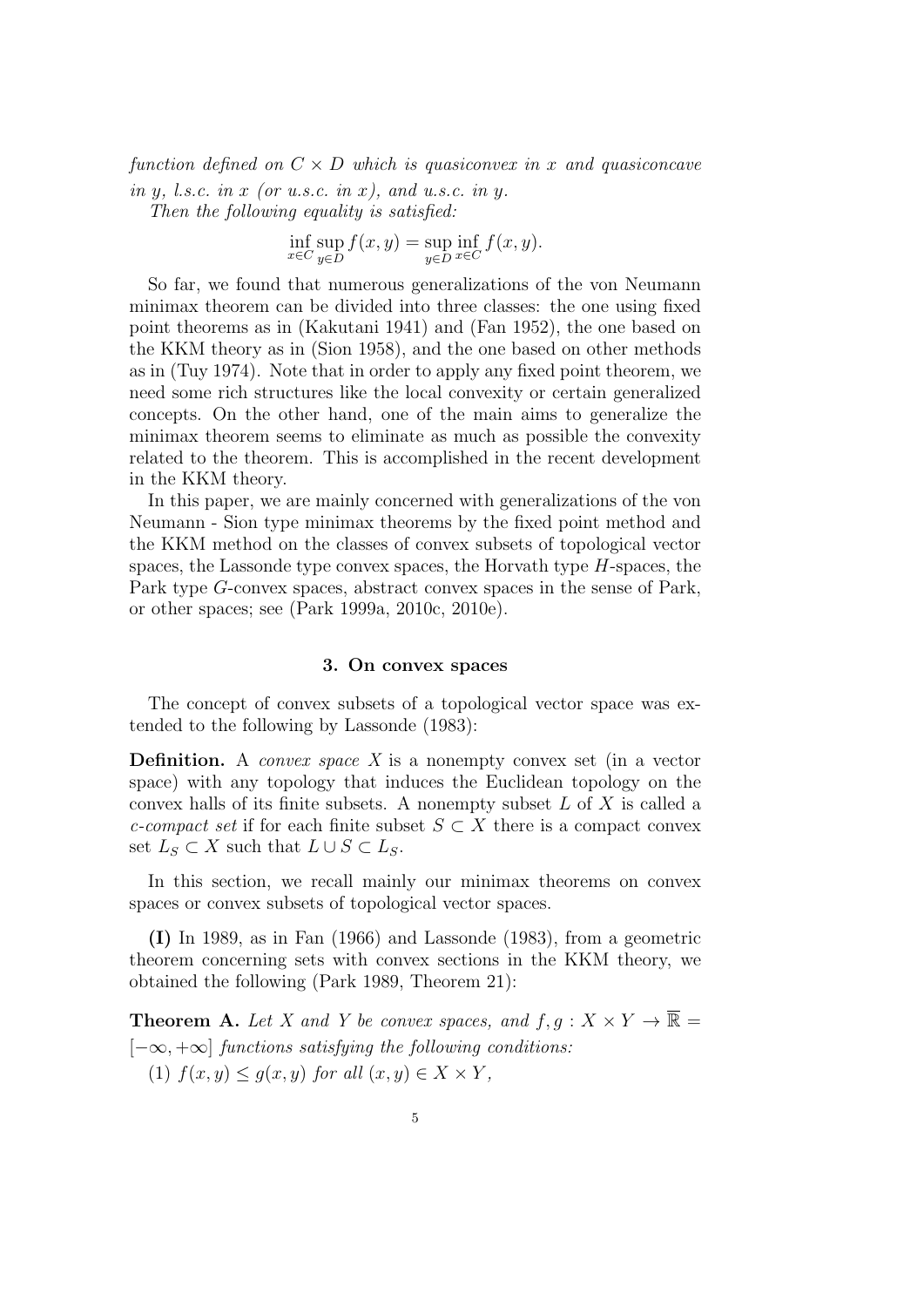- (2)  $q(\cdot, y)$  *is quasiconvex on X for each*  $y \in Y$ ,
- (3)  $q(x, \cdot)$  *is u.s.c. on Y for each*  $x \in X$ *,*
- (4)  $f(\cdot, y)$  *is l.s.c. on X for each*  $y \in Y$ ,
- (5)  $f(x, \cdot)$  *is quasiconcave on Y for each*  $x \in X$ *,*

(6) *there exists a c-compact set*  $L \subset X$  *such that if*  $\mu > \sup_{y \in Y} \inf_{x \in X} g(x, y)$ 

*for some*  $\mu \in \mathbb{R}$ *, then*  $\{y \in Y \mid g(x, y) \geq \mu \}$  *for all*  $x \in L\}$  *is compact. Then we have*

$$
\inf_{x \in X} \sup_{y \in Y} f(x, y) \le \sup_{y \in Y} \inf_{x \in X} g(x, y).
$$

**Remark.** 1. If  $f \equiv q$ , then the equality holds in the conclusion.

2. Condition (3) is originally given as follows:

 $(3)'$   $g(x, \cdot)$  *is u.s.c. on compact subsets of Y for each*  $x \in X$ *.* This is redundant since we can adopt the compactly generated extension of the original topology of *Y* ; see (Park 2011a).

The same remark also holds for Condition (4).

3. If *Y* is compact, Condition (6) is automatically satisfied; and if *X* is compact the conclusion is actually

$$
\min_{x \in X} \sup_{y \in Y} f(x, y) \le \sup_{y \in Y} \inf_{x \in X} g(x, y)
$$

since  $\sup_{y \in Y} f(x, y)$  is l.s.c. on *X*.

This is due to Liu (1978, Theorem 1). In fact, he assumed

 $(3)$ <sup>*''*</sup>  $g(x, \cdot)$  *is u.s.c. on convex hulls of finite subsets of Y for each x ∈ X*

instead of (3). This is also redundant since we adopted the finitely generated topology of the convex space *Y* ; see (Park 2011a).

4. A slightly weaker form of 3. is given by Granas and Liu (1984, Lemma), (1986, Theorem 5.3). They used their result to obtain a generalization of Fan's theorem on systems of inequalities, a 'sup inf sup' inequality, Browder's variational inequality, the Tychonoff fixed point theorem, and a generalization of Kneser's minimax theorem.

5. If *X* and *Y* are compact and if  $f \equiv g$ , then Theorem A reduces to the von Neumann - Sion minimax theorem.

**(II)** In 1994, we applied a geometric property in the KKM theory to the following minimax theorem (Park et al. 1994, Theorem 4.1):

**Theorem B.** Let *X* and *Y* be convex spaces and  $f: X \times Y \to \mathbb{R}$  and *l.s.c. function such that*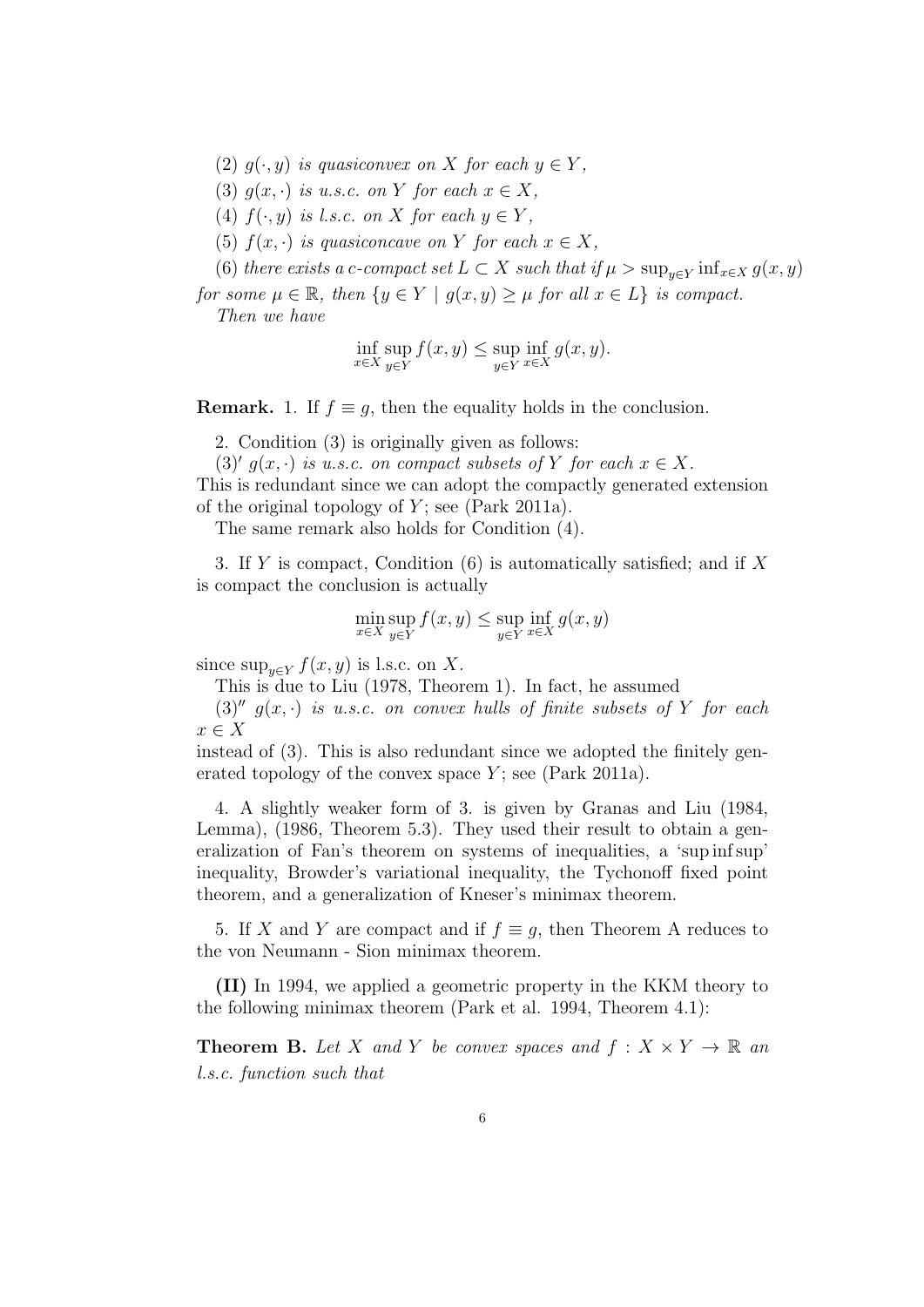- (1) *for each*  $x \in X$ ,  $y \mapsto f(x, y)$  *is quasiconcave on Y*;
- (2) *for each*  $y \in Y$ ,  $x \mapsto f(x, y)$  *is quasiconvex on X;* and

(3) *there is a nonempty compact subset K of X and, for each finite subset*  $N$  *of*  $X$ *, there is a compact convex subset*  $L_N \subset X$  *containing*  $N$ *such that, for each*  $x \in L_N \setminus K$  *and each*  $y \in Y$ *, we have* 

$$
\inf_{z \in L_N} f(z, y) < f(x, y).
$$

*Then we have*

$$
\inf_{x \in X} \sup_{y \in Y} f(x, y) = \sup_{y \in Y} \inf_{x \in X} f(x, y).
$$

**Remark.** Even the particular case when *X* and *Y* are compact, Theorem B differs from Sion's minimax theorem (1958) in the continuity conditions. Instead of the lower semicontinuity of  $f$  on  $X \times Y$ , Sion requires that, for each  $x \in X$ ,  $y \mapsto f(x, y)$  is u.s.c. and for each  $y \in Y$ ,  $x \mapsto f(x, y)$  is l.s.c.

Recall that Simons (1986) gave a two function version of Sion's theorem. Analogously, we gave a two function version of Theorem B as follows (Park et al. 1994, Theorem 4.2):

**Theorem C.** Let *X* and *Y* be convex spaces and  $f, g: X \times Y \to \mathbb{R}$  such *that*  $f < q$ *. Suppose that* 

(1) *for each*  $x \in X$ ,  $y \mapsto g(x, y)$  *is quasiconcave and, for each*  $y \in Y$ ,  $x \mapsto f(x, y)$  *is l.s.c.*;

(2) *g is l.s.c.* on  $X \times Y$  *and, for each*  $y \in Y$ ,  $x \mapsto f(x, y)$  *is quasiconvex; and*

(3) *there is a nonempty compact subset K of X and, for each finite subset*  $N$  *of*  $X$ *, there is a compact convex subset*  $L_N \subset X$  *containing*  $N$ *such that, for each*  $x \in L_N \setminus K$  *and each*  $y \in Y$ ,

$$
g(x, y) \le \inf_{z \in L_N} g(z, y) \implies f(x, y) \le \sup_{v \in Y} \inf_{u \in X} g(u, v).
$$

*Then we have*

$$
\inf_{x \in X} \sup_{y \in Y} f(x, y) \le \sup_{y \in Y} \inf_{x \in X} g(x, y).
$$

**Corollary.** Let *X* and *Y* be convex spaces and  $f, g: X \times Y \to \mathbb{R}$  functions *satisfying (1) and (2) of Theorem C, and*  $f \leq g$ . If X *is compact, then we have*

$$
\min_{x \in X} \sup_{y \in Y} f(x, y) \le \sup_{y \in Y} \min_{x \in X} g(x, y).
$$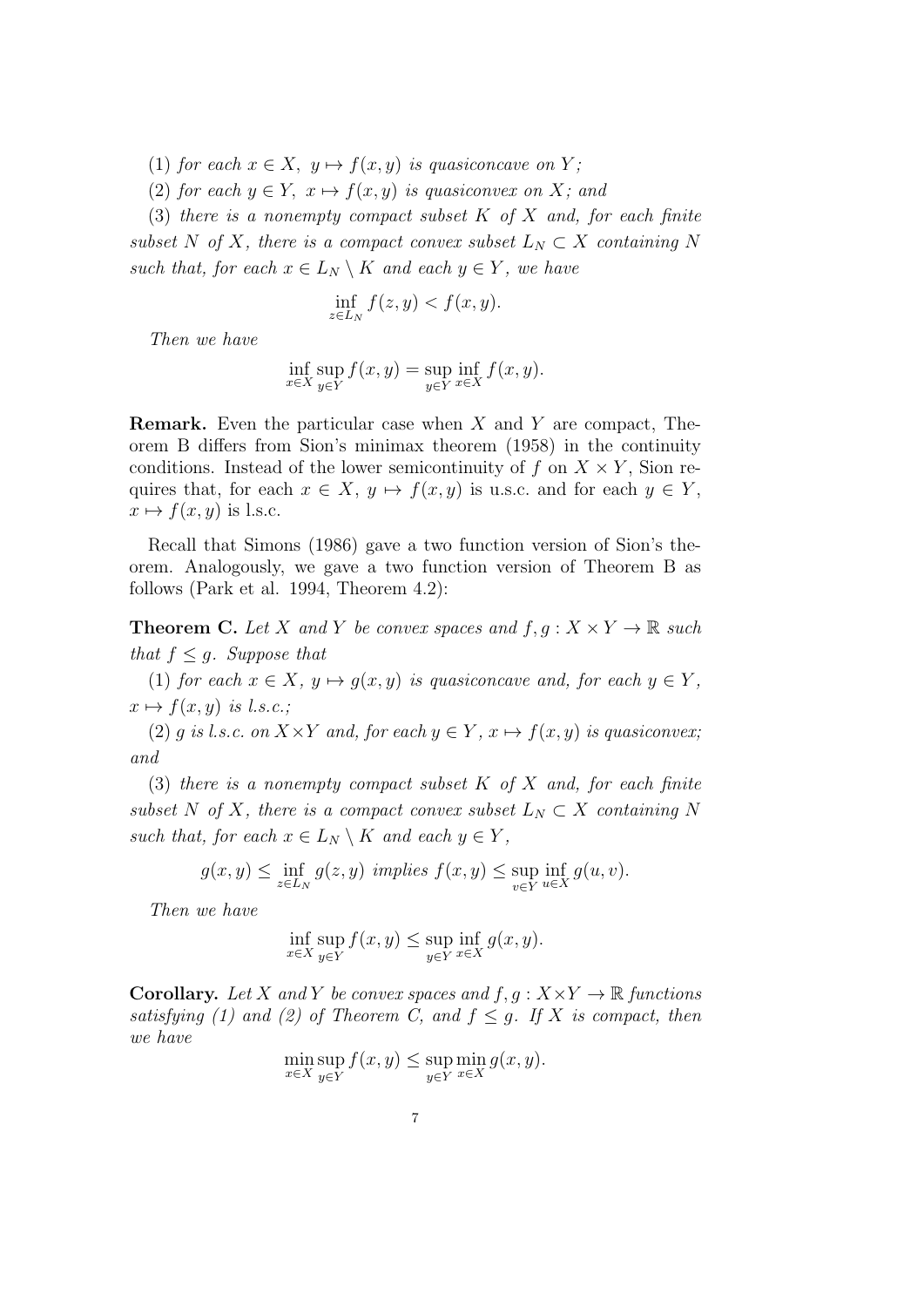**(III)** A subset *K* of a t.v.s. *E* is said to be *convexly totally bounded* (c.t.b. for short) in the sense of Idzik (Idzik and Park 1998) if for every neighborhood *V* of  $0 \in E$  there exist a finite subset  $\{x_i : i \in I\} \subset K$  (*I* is finite) and a finite family of convex sets  $\{C_i : i \in I\}$  such that  $C_i \subset V$ for each  $i \in I$  and  $K \subset \bigcup_{i \in I} (x_i + C_i)$ .

In 1998, based on fixed point theory, we obtained a saddle point theorem and a minimax theorem (Idzik and Park 1998, Theorems 3.3 and 3.4) as follows:

**Theorem D.** *Let X, Y be two compact convex c.t.b. subsets, each in a Hausdorff topological vector space, and*  $f: X \times Y \to \overline{\mathbb{R}}$  *a continuous function. Suppose that for each*  $x_0 \in x$  *and*  $y_0 \in Y$ *, the sets* 

$$
\{x \in X : f(x, y_0) = \max_{\zeta \in X} f(\zeta, y_0)\}
$$

*and*

$$
\{y \in Y : f(x_0, y) = \min_{\eta \in Y} f(x_0, \eta)\}
$$

*are convex. Then*

(i) *f* has a saddle point  $(x_0, y_0) \in X \times Y$ ; that is,

$$
\min_{\eta \in Y} f(x_0, \eta) = f(x_0, y_0) = \max_{\zeta \in X} f(\zeta, y_0),
$$

(ii) *we have the minimax equality*

$$
\max_{x \in X} \min_{y \in Y} f(x, y) = \min_{y \in Y} \max_{x \in X} f(x, y).
$$

**(IV)** Recall that a nonempty topological space is *acyclic* if all of its reduced Cech homology groups over rationals vanish.

In 1998, based on a fixed point theorem of Eilenberg-Montgomery or Begle, we obtained acyclic versions of a saddle point theorem and a minimax theorem (Park 1998a, Corollaries 1, 2):

**Theorem E.** Let *X*, *Y* be two acyclic polyhedra, and  $f: X \times Y \to \mathbb{R}$  a *continuous function. Suppose that for each*  $x_0 \in X$  *and*  $y_0 \in Y$ *, the sets* 

$$
\{x \in X : f(x, y_0) = \max_{\zeta \in X} f(\zeta, y_0)\}
$$

*and*

$$
\{y \in Y : f(x_0, y) = \min_{\eta \in Y} f(x_0, \eta)\}
$$

*are acyclic. Then*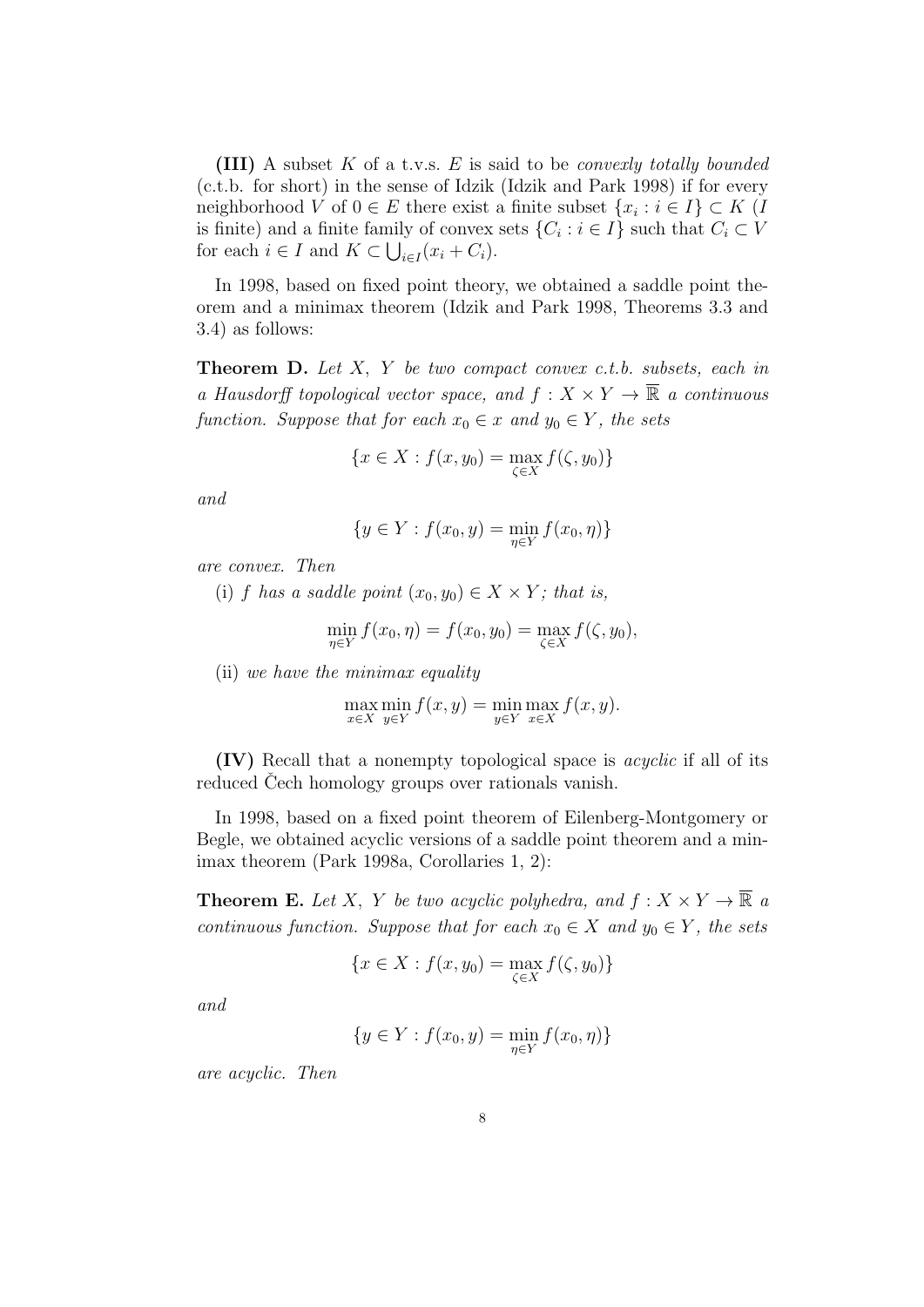(i) *f* has a saddle point  $(x_0, y_0) \in X \times Y$ ; that is,

$$
\min_{\eta \in Y} f(x_0, \eta) = f(x_0, y_0) = \max_{\zeta \in X} f(\zeta, y_0),
$$

(ii) *we have the minimax equality*

$$
\max_{x \in X} \min_{y \in Y} f(x, y) = \min_{y \in Y} \max_{x \in X} f(x, y).
$$

**(V)** A nonempty subset *X* of a t.v.s. *E* is said to be *admissible* (in the sense of Klee) provided that, for every compact subset *K* of *X* and every neighborhood *V* of the origin 0 of *E*, there exists a continuous map  $h: K \to X$  such that  $x - h(x) \in V$  for all  $x \in K$  and  $h(K)$  is contained in a finite dimensional subspace *L* of *E*.

In 2000, based on a fixed point theorem due to Park, we obtained the following von Neumann type minimax theorem (Park 2000a, Theorem 4):

**Theorem F.** *Let X be a compact topological space and Y an admissible (in the sense of Klee) compact convex subset of a Hausdorff topological vector space, and*  $f: X \times Y \to \mathbb{R}$  *a continuous real function. Suppose that for each*  $x_0 \in X$  *and*  $y_0 \in Y$ *, the sets* 

$$
\{x \in X : f(x, y_0) = \max_{\zeta \in X} f(\zeta, y_0)\}
$$

*and*

$$
\{y \in Y : f(x_0, y) = \min_{\eta \in Y} f(x_0, \eta)\}
$$

*are acyclic. Then*

(1) *f* has a saddle point  $(x_0, y_0) \in X \times Y$ ; that is,

$$
\min_{\eta \in Y} f(x_0, \eta) = f(x_0, y_0) = \max_{\zeta \in X} f(\zeta, y_0),
$$

(2) *we have the minimax equality*

$$
\max_{x \in X} \min_{y \in Y} f(x, y) = \min_{y \in Y} \max_{x \in X} f(x, y).
$$

**Remark.** For Euclidean spaces or locally convex topological vector spaces, if acyclicity is replaced by convexity, then Theorem F reduces to the von Neumann minimax theorem (1928) or (Fan 1972, Theorem 3), resp.

The following generalization of the von Neumann minimax theorem is a simple consequence of Theorem F: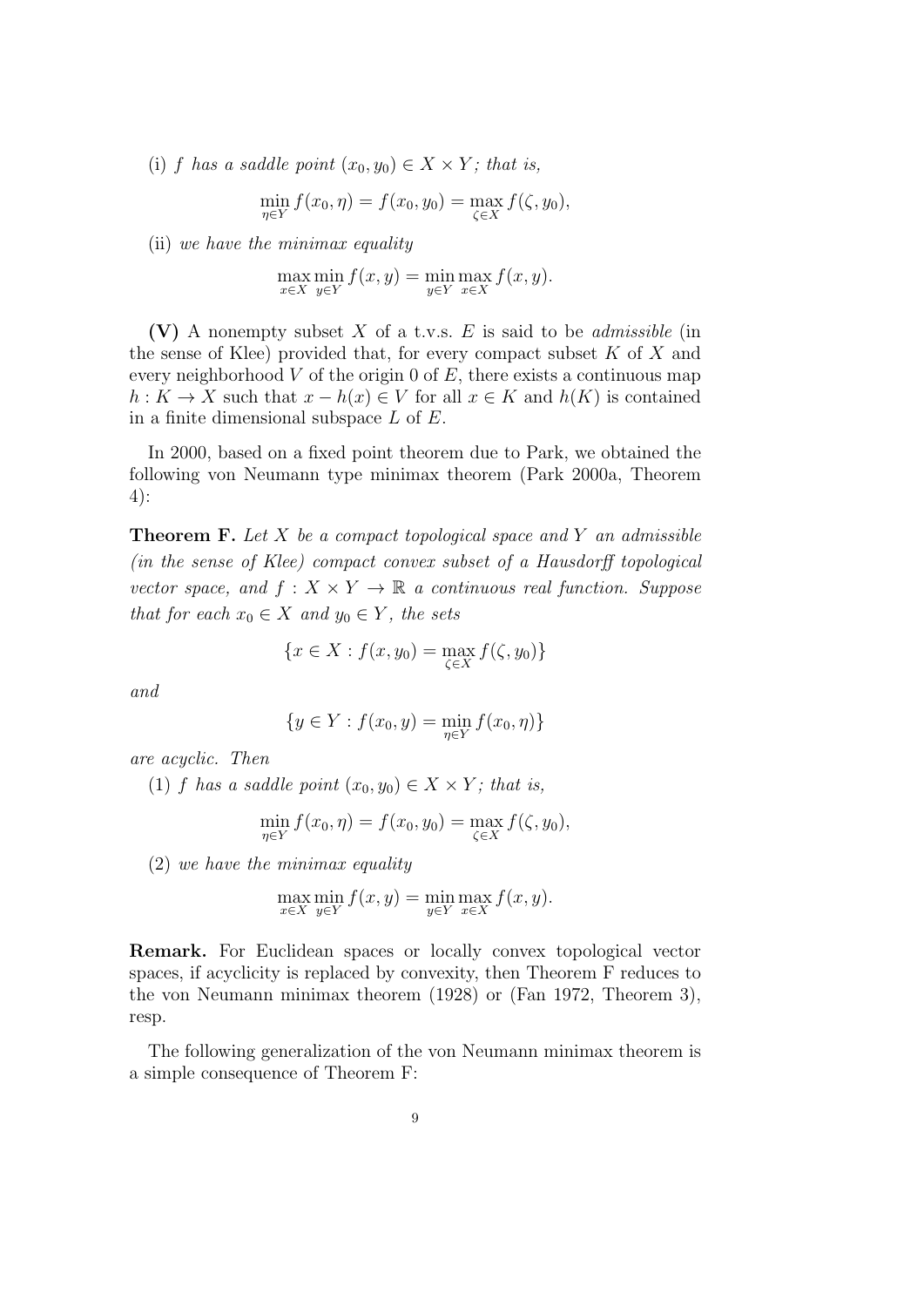**Theorem G.** *Let X, Y , and f be the same as in Theorem F. Suppose that*

(1) *for every*  $x \in X$  *and*  $\alpha \in \mathbb{R}$ ,  $\{y \in Y : f(x, y) \leq \alpha\}$  *is acyclic; and* 

(2) *for every*  $y \in Y$  *and*  $\beta \in \mathbb{R}$ ,  $\{x \in X : f(x, y) \geq \beta\}$  *is acyclic.* 

*Then we have*

$$
\max_{x \in X} \min_{y \in Y} f(x, y) = \min_{y \in Y} \max_{x \in X} f(x, y).
$$

Park (2002, 2008a) gave the same result by slightly different procedures.

**(VI)** It is well-known that a subset *X* of a topological vector space *E* is said to be *almost convex* if for any neighborhood *V* of 0 and for any finite subset  $A := \{x_1, x_2, \dots, x_n\}$  of X, there exists a subset  $B :=$  $\{y_1, y_2, \dots, y_n\}$  of X such that  $y_i - x_i \in V$  for each  $i = 1, 2, \dots, n$  and  $\operatorname{co} B \subset X$ .

Park (2007, Theorem 6.5) deduced the following from fixed point theorems due to himself:

**Theorem H.** *Let Y*1*, Y*<sup>2</sup> *be compact admissible subsets of Hausdorff topological vector spaces*  $E_1$ ,  $E_2$ , *resp., and*  $X_1$ ,  $X_2$  *be almost convex dense subsets of Y*1*, Y*2*, resp. Let f be a continuous real function defined on*  $Y_1 \times Y_2$  *such that for any*  $x_1 \in X_1$ ,  $y_2 \in X_2$ , the sets

$$
\{x \in Y_1 : f(x, y_2) = \max_{\xi \in Y_1} f(\xi, y_2)\}
$$

*and*

$$
\{y \in Y_2 : f(x_1, y) = \min_{\eta \in Y_2} f(x_1, \eta)\}
$$

*are acyclic* (*resp., have trivial shapes*)*. Then*

max *x∈Y*<sup>1</sup> min *y∈Y*<sup>2</sup>  $f(x, y) = \min$ *y∈Y*<sup>2</sup> max *x∈Y*<sup>1</sup> *f*(*x, y*)*.*

**(VII)** For convex subsets *X* of a topological vector space *E*, Park (2010d) showed that a KKM principle implies a Fan-Browder type fixed point theorem and that this theorem implies generalized forms of the Sion minimax theorem as follows:

**Theorem I.** *Let X and Y be nonempty convex subsets of two topological vector spaces, and*  $f, s, t, g: X \times Y \to \mathbb{R} \cup \{+\infty\}$  *be four functions,* 

$$
\mu := \inf_{y \in Y} \sup_{x \in X} f(x, y) \text{ and } \nu := \sup_{x \in X} \inf_{y \in Y} g(x, y).
$$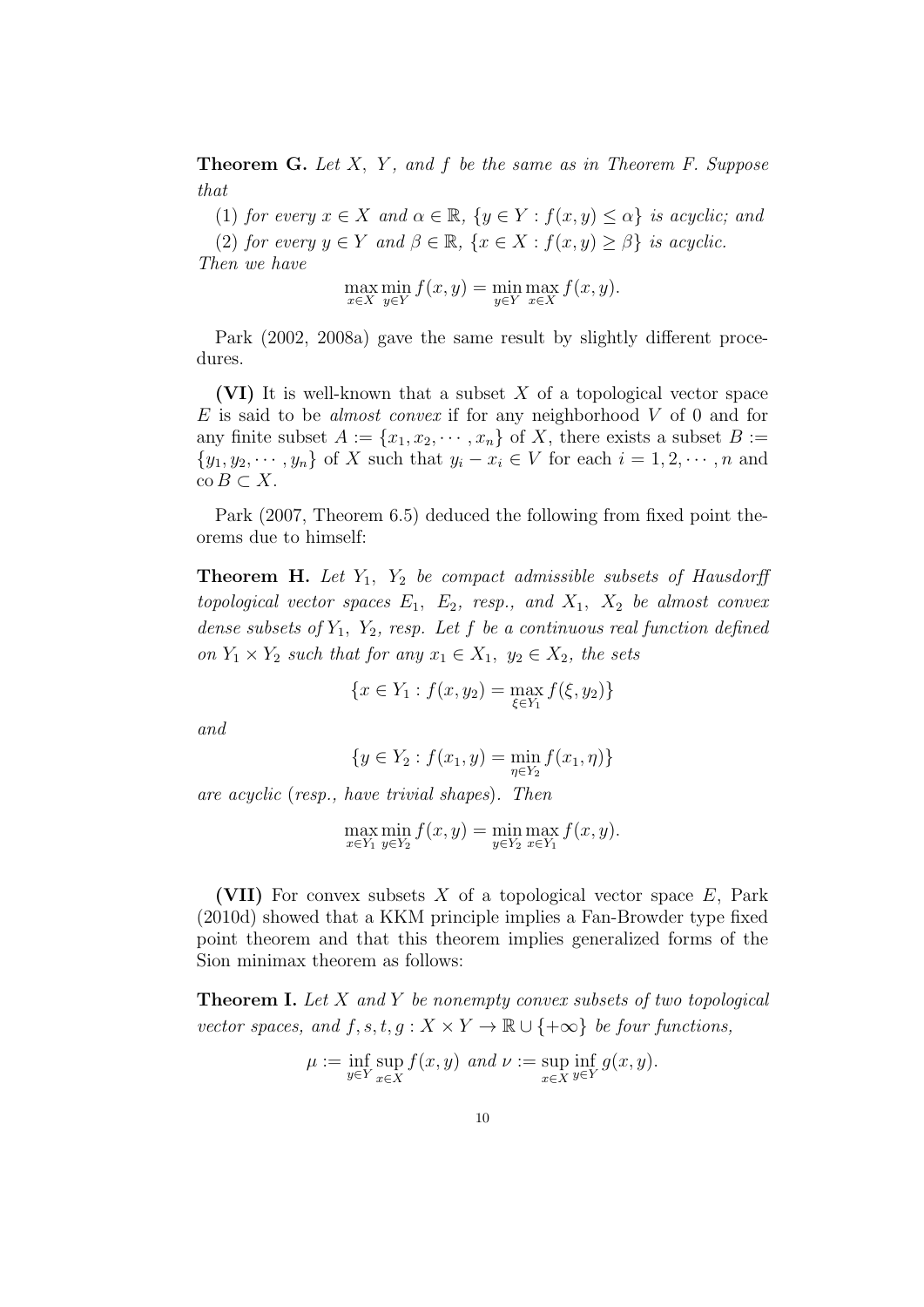*Suppose that*

 $f(x, y) \leq s(x, y) \leq t(x, y) \leq g(x, y)$  *for each*  $(x, y) \in X \times Y$ ;

(2) *for each*  $r < \mu$  *and*  $y \in Y$ ,  $\{x \in X \mid s(x, y) > r\}$  *is convex; for each*  $r > \nu$  *and*  $x \in X$ ,  $\{y \in Y \mid t(x, y) < r\}$  *is convex;* 

(3) *for each*  $r > \nu$ *, there exists a finite subset*  $\{x_i\}_{i=1}^m$  *of*  $X$  *such that* 

$$
Y = \bigcup_{i=1}^{m} \text{Int}\{y \in Y : f(x_i, y) > r\}; \text{ and}
$$

(4) *for each*  $r < \mu$ *, there exists a finite subset*  $\{y_j\}_{j=1}^n$  *of*  $Y$  *such that* 

$$
X = \bigcup_{j=1}^{n} \text{Int}\{x \in X : g(x, y_j) < r\}.
$$

*Then we have*  $\mu \leq \nu$ *, that is,* 

$$
\inf_{y \in Y} \sup_{x \in X} f(x, y) \le \sup_{x \in X} \inf_{y \in Y} g(x, y).
$$

This extends various forms of the Sion type minimax theorem.

#### **4. On generalized convex spaces**

The following generalization of convex spaces are well-known; see (Horvath 1991), (Park 1993, 1999a, 2010c) and the references therein:

**Definition.** A pair  $(X;\Gamma)$  is called an *H*-*space* if *X* is a topological space and  $\Gamma = {\Gamma_A}$  a family of contractible (or, more generally, *ω*-connected) subsets of *X* indexed by  $A \in \langle X \rangle$  such that  $\Gamma_A \subset \Gamma_B$  whenever  $A \subset B$ *⟨X⟩*.

Here  $\langle X \rangle$  denotes the set of all nonempty finite subsets of X. Originally, an *H*-space is called a *c*-space by Horvath (1991).

More generally, we have the following (Park 1999a,b, 2000b, 2002, 2003, 2010a):

**Definition.** A *generalized convex space* or a *G*-*convex space* (*X, D*; Γ) due to Park is a triple consisting of a topological space *X*, a nonempty set *D* and a multimap  $\Gamma : \langle D \rangle \longrightarrow X$  such that for each  $A \in \langle D \rangle$  with the cardinality  $|A| = n+1$ , there exists a continuous function  $\phi_A : \Delta_n \to$  $\Gamma(A)$  such that  $J \in \langle A \rangle$  implies  $\phi_A(\Delta_J) \subset \Gamma(J)$ .

Here,  $\Delta_n$  is the standard *n*-simplex, and  $\Delta_j$  the face of  $\Delta_n$  corresponding to  $J \in \langle A \rangle$ . We may write  $\Gamma_A = \Gamma(A)$  for each  $A \in \langle D \rangle$ .

For a *G*-convex space  $(X \supset D; \Gamma)$ , a subset  $Y \subset X$  is said to be *Γ*-*convex* if for each *N*  $\in$   $\langle D \rangle$ *, N* ⊂ *Y* implies Γ<sub>*N*</sub> ⊂ *Y*.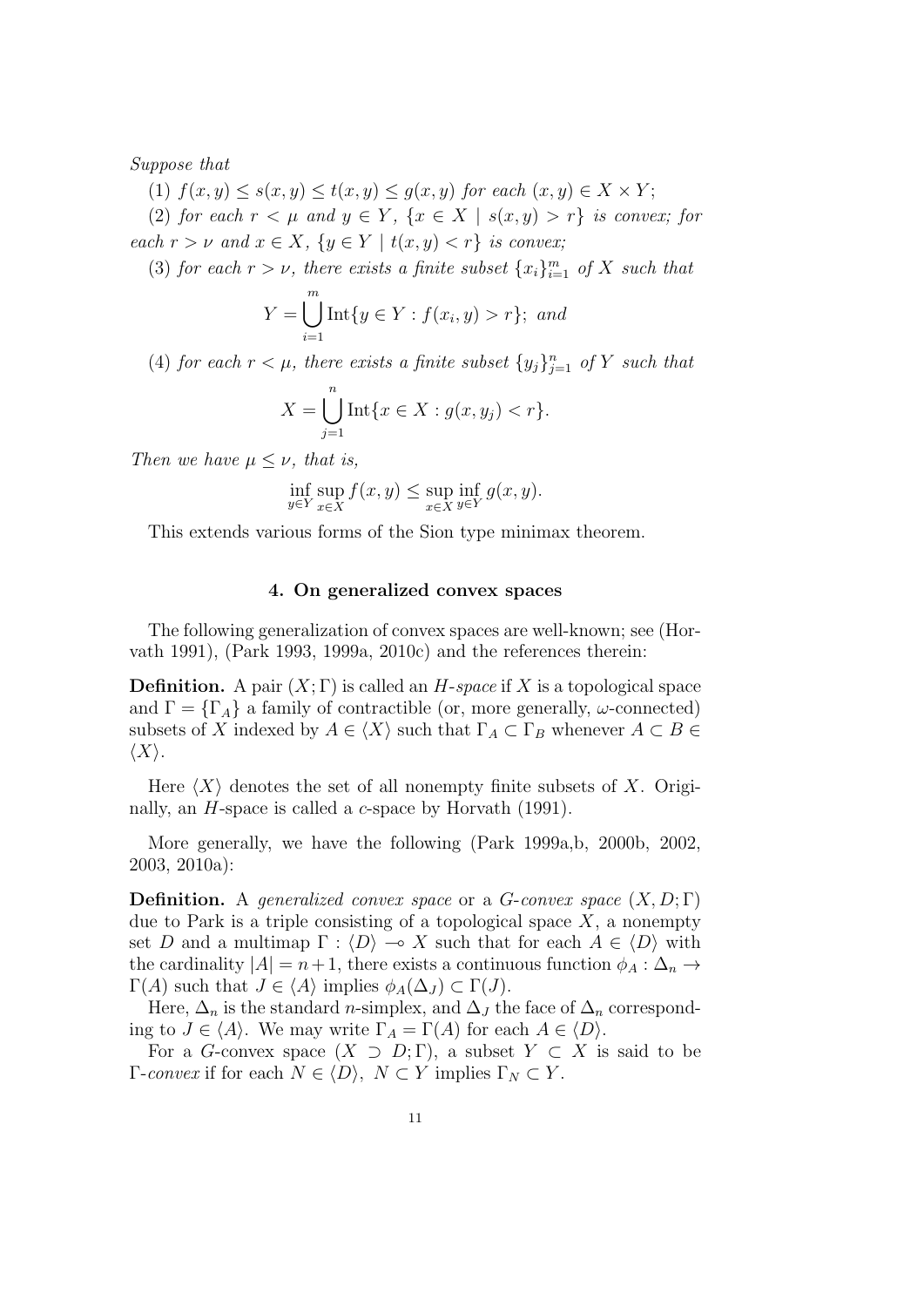From now on, we are mainly concerned with  $(X, \Gamma) = (X, X; \Gamma)$ .

In this section, we recall generalizations of the minimax theorems on *H*-spaces or *G*-convex spaces.

**(I)** In 1993, we deduced several generalizations of the von Neumann-Sion minimax theorem and the saddle-point theorem from a Fan-Browder type fixed point theorem in the KKM theory of *H*-spaces as follows (Park 1993, Theorems 8 and 9):

**Theorem J.** *Let X* and *Y be H*-spaces and  $f, g, s, t : X \times Y \rightarrow \mathbb{R}$  *functions such that*

- $(1)$   $f \leq s \leq t \leq g$  on  $X \times Y$ ;
- (2) *for each*  $x \in X$ *,*  $f(x, \cdot)$  *is l.s.c. on*  $Y$ *;*
- (3) *for each*  $y \in Y$ ,  $g(\cdot, y)$  *is u.s.c. on*  $X$ ;
- (4) *for each*  $y \in Y$  *and*  $c \in \mathbb{R}$ ,  $\{x \in X : s(x, y) > c\}$  *is*  $\Gamma$ *-convex; and*
- (5) *for each*  $x \in X$  *and*  $c \in \mathbb{R}$ ,  $\{y \in Y : t(x, y) < c\}$  *is*  $\Gamma$ *-convex.*

*Suppose that there exists a nonempty compact subset*  $K$  *of*  $X \times Y$  *such that for each*  $c \in \mathbb{R}$ *, either* 

(i) *there exists an*  $M \in \langle X \times Y \rangle$  *satisfying* 

$$
(X \times Y) \setminus K \subset \bigcup_{(x_i, y_i) \in M} \{ \bar{x} \in X : g(\bar{x}, y_i) < c \} \times \{ \bar{y} \in Y : f(x_i, \bar{y}) > c \}; \text{ or}
$$

(ii) *for each*  $N \in \langle X \times Y \rangle$ *, there exists a compact*  $\Gamma$ *-convex subset*  $L_N$ *of X × Y containing N such that*

$$
L_N \setminus K \subset \bigcup_{(x,y)\in L_N} \{ \bar{x} \in X : g(\bar{x}, y) < c \} \times \{ \bar{y} \in Y : f(x, \bar{y}) > c \}.
$$

*Then we have*

$$
\inf_{y \in Y} \sup_{x \in X} f(x, y) \le \sup_{x \in X} \inf_{y \in Y} g(x, y).
$$

**Theorem K.** *Let*  $(X; \Gamma)$  *be an H-space,*  $\phi: X \times X \to \overline{\mathbb{R}}$  *a function, and*  $\gamma \in \overline{\mathbb{R}}$  *such that* 

- (1) *for each*  $x \in X$ *,*  $\phi(x, \cdot)$  *is l.s.c. on*  $X$ *;*
- (2) *for each*  $A \in \langle X \rangle$  *and each*  $y \in \Gamma_A$ ,  $\min_{x \in A} \phi(x, y) \leq \gamma$ ;
- (3) *there exists a nonempty compact subset K of X satisfying either*
	- (i) *there exists an*  $M \in \langle X \rangle$  *such that*

$$
\{y \in X : \phi(x, y) \le \gamma \text{ for all } x \in M\} \subset K; \text{ or}
$$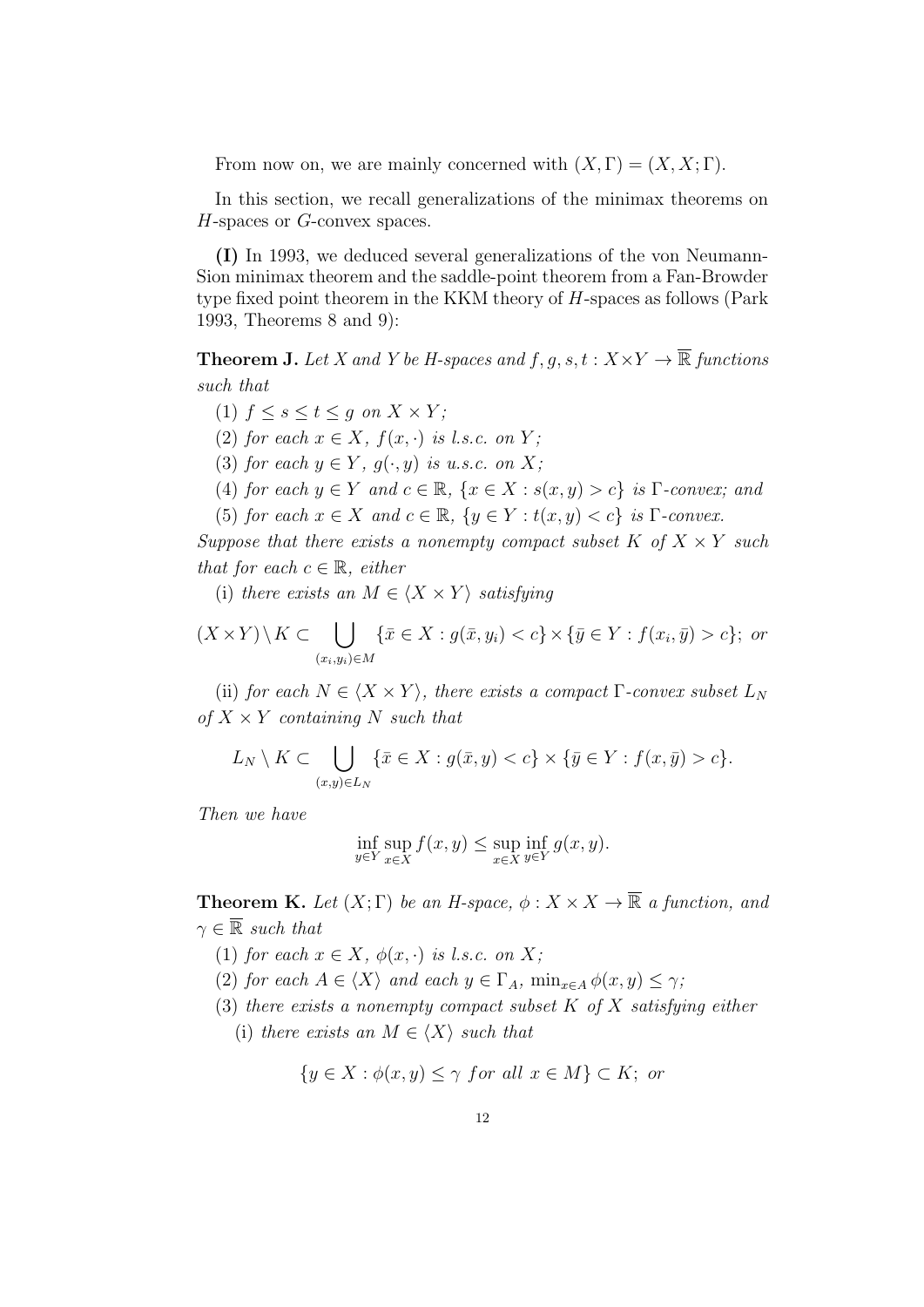(ii) *for each*  $N \in \langle X \rangle$ *, there exists a compact*  $\Gamma$ *-convex subset*  $L_N$  *of X containing N such that for each*  $y \in L_N \setminus K$  *there exists an*  $x \in L_N$ *satisfying*  $\phi(x, y) > \gamma$ ;

 $(1)'$  *for each*  $y \in X$ *,*  $\phi(\cdot, y)$  *is u.s.c. on X;* 

- $(2)'$  *for each*  $B \in \langle X \rangle$  *and each*  $x \in \Gamma_B$ ,  $\max_{y \in B} \phi(x, y) \geq \gamma$ ; *and*
- (3)*′ there exists a nonempty compact subset K′ of X satisfying either*  $(i)'$  *there exists an*  $M \in \langle X \rangle$  *such that*

$$
\{x \in X : \phi(x, y) \ge \gamma \text{ for all } y \in M\} \subset K'; \text{ or}
$$

(ii)<sup>'</sup> for each  $N \in \langle X \rangle$ , there exists a compact  $\Gamma$ -convex subset  $L_N$  of *X containing N such that for each*  $x \in L_N \setminus K'$  *there exists*  $a \ y \in L_N$ *satisfying*  $\phi(x, y) < \gamma$ *.* 

*Then we have*

$$
\max_{x \in K'} \inf_{y \in X} \phi(x, y) = \min_{y \in K} \sup_{x \in X} \phi(x, y) = \gamma.
$$

**(II)** Park (1999b) obtained several von Neumann - Sion type minimax theorems, which show that the KKM method is definitely better than the fixed point method in certain sense.

The following (Park 1999b, Theorem 2) is based on a coincidence theorem and a continuous selection theorem in the fixed point theory:

**Theorem L.** Let  $(X; \Gamma)$  and  $(Y; \Gamma')$  be *G*-convex spaces,  $Y$  a Hausdorff *compact space,*  $f: X \times Y \to \overline{\mathbb{R}}$  *an extended real function, and*  $\mu :=$ sup<sub>*x*∈</sub>*x* inf<sub>*y*∈*Y*</sub>  $f(x, y)$ *. Suppose that* 

(1)  $f(x, \cdot)$  *is l.s.c. on Y and*  $\{y \in Y : f(x, y) < r\}$  *is*  $\Gamma'$ -convex for *each*  $x \in X$  *and*  $r > \mu$ *; and* 

(2)  $f(\cdot, y)$  *is u.s.c. on X* and  $\{x \in X : f(x, y) > r\}$  *is*  $\Gamma$ *-convex for each*  $y \in Y$  *and*  $r > \mu$ *.* 

*Then*

$$
\sup_{x \in X} \min_{y \in Y} f(x, y) = \min_{y \in Y} \sup_{x \in X} f(x, y).
$$

**Corollary.** *Under the hypothesis of Theorem L, further if X is compact, then f has a saddle point*  $(x_0, y_0) \in X \times Y$  *such that* 

$$
\max_{x \in X} f(x, y_0) = f(x_0, y_0) = \min_{y \in Y} f(x_0, y).
$$

**Particular Forms.** We list historically well-known particular forms of Theorem L and Corollary in chronological order: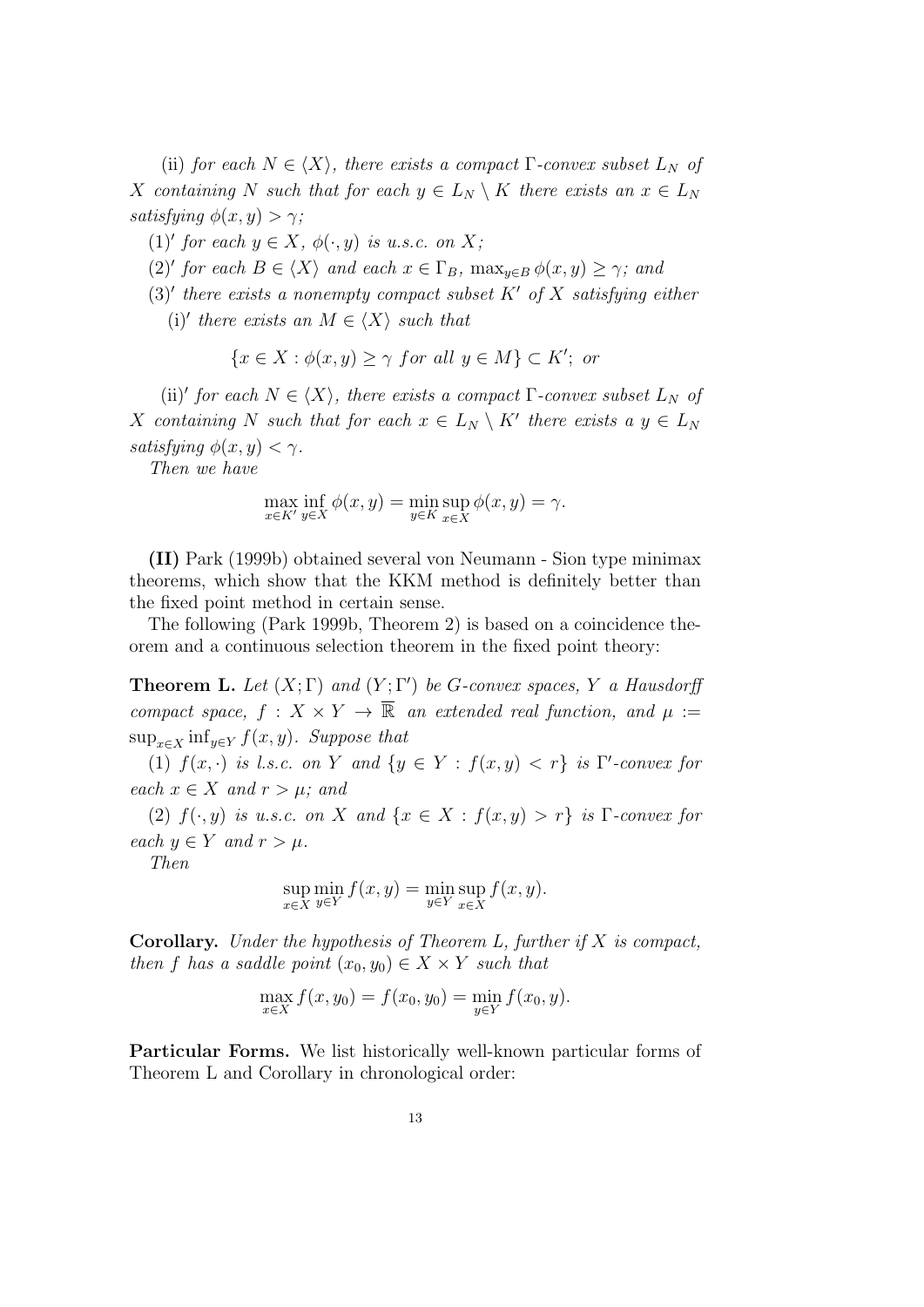1. von Neumann (1928), Kakutani (1941): *X* and *Y* are compact convex subsets of Euclidean spaces and *f* is continuous.

2. Nikaidô (1954): Euclidean spaces in the above are replaced by Hausdorff topological vector spaces, and *f* is continuous in each variable.

3. Sion (1958): *X* and *Y* are convex sets in Theorem L and Corollary.

4. Komiya (1981, Theorem 3): *X* and *Y* are compact convex spaces in the sense of Komiya.

5. Bielawski (1987, Theorem (4.13)): *X* and *Y* are compact spaces having certain simplicial convexities.

6. Horvath (1991, Prop. 5.2): *X* and *Y* are *H*-spaces with *Y* compact.

**Remark.** In 4 and 6 above, Hausdorffness of *Y* is assumed since their authors used the partition of unity argument. However, 3 and 5 were based on the corresponding KKM theorems which need not the Hausdorffness of *Y* ; see Theorem N below.

From the same coincidence theorem, we had another minimax theorem (Park 1999b, Theorem 3):

**Theorem M.** Let  $(X; \Gamma)$  and  $(Y; \Gamma')$  be *G*-convex spaces, *Y* Hausdorff *compact,*  $f: X \times Y \to \overline{\mathbb{R}}$  *an l.s.c. function, and*  $\mu := \sup_{x \in X} \inf_{y \in X} f(x, y)$ . *Suppose that*

(1) *for each*  $r > \mu$  *and*  $y \in Y$ ,  $\{x \in X : f(x, y) > r\}$  *is*  $\Gamma$ *-convex; and* 

(2) *for each*  $r > \mu$  *and*  $x \in X$ ,  $\{y \in X : f(x, y) \leq r\}$  *is acyclic. Then*

$$
\sup_{x \in X} \min_{y \in Y} f(x, y) = \min_{y \in Y} \sup_{x \in X} f(x, y).
$$

**Particular Forms.** 1. von Neumann (1928), Kakutani (1941): *X* and *Y* are compact convex subsets of Euclidean spaces, *f* is continuous, and Γ-convexity and acyclicity are replaced by convexity.

2. Nikaidô (1954): Euclidean spaces were replaced by Hausdorff topological vector spaces in the above.

From a Fan type intersection theorem in the KKM theory, we deduced the following improved version (Park 1999b, Theorem 3) of Corollary to Theorem L:

**Theorem N.** *Let*  $(X;\Gamma)$  *and*  $(Y;\Gamma')$  *be compact G-convex spaces and*  $f: X \times Y \to \overline{\mathbb{R}}$  *a function satisfying conditions (1) and (2) of Theorem M. Then*

(i) *f* has a saddle point  $(x_0, y_0) \in X \times Y$ ; and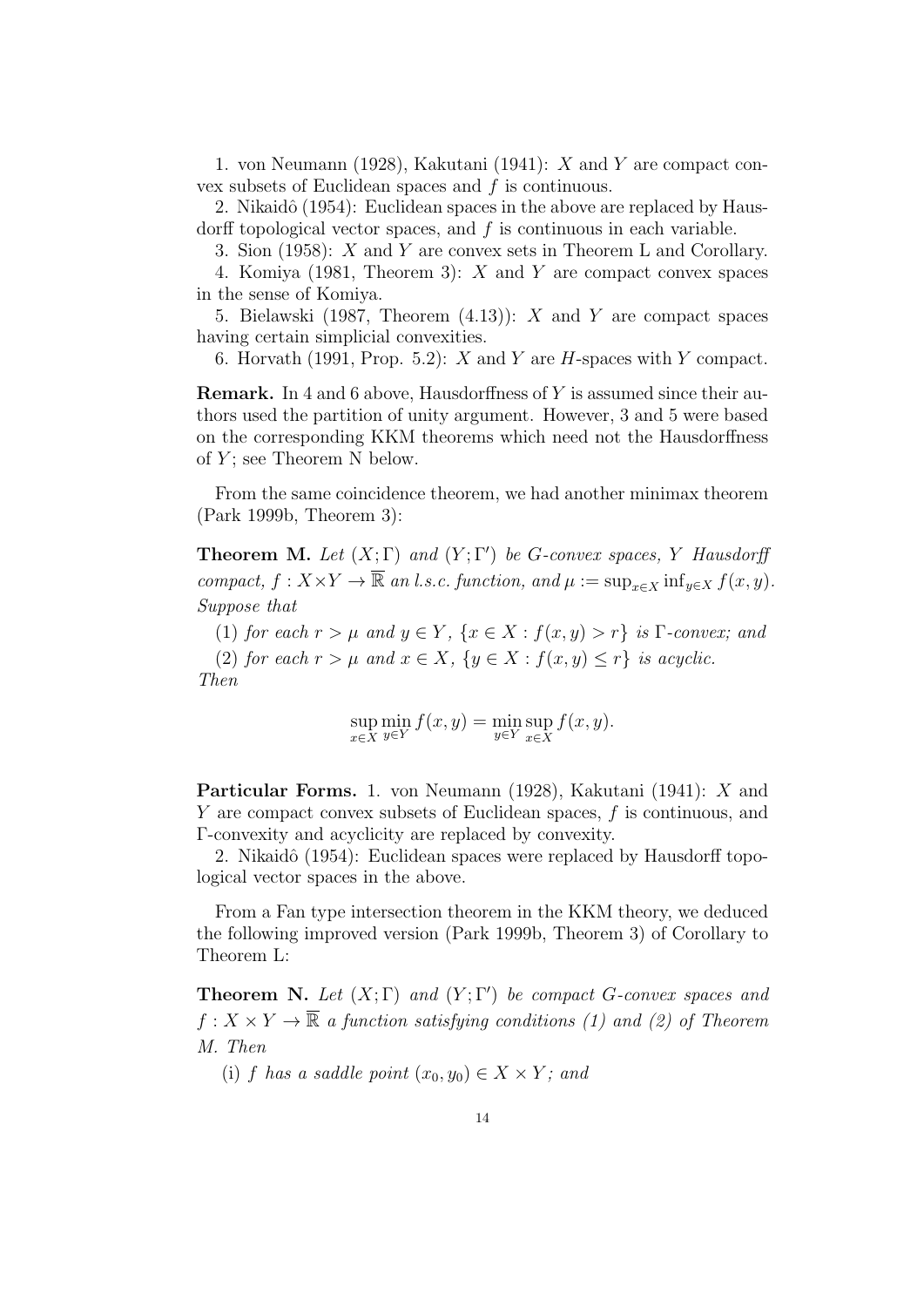(ii) *we have*

$$
\max_{x \in X} \min_{y \in Y} f(x, y) = \min_{y \in Y} \max_{x \in X} f(x, y).
$$

**Particular Forms.** All of the examples given for Theorem L and Corollary follow from Theorem N. Especially, (Sion 1958, Theorem 3.4) is a particular form of Theorem N, and (Sion 1958, Corollary 3.5) is a non-Hausdorff version of Theorem L and can be obtained from Theorem N by following his own method.

**(III)** Let  $\{(X_i; \Gamma_i)\}_{i \in I}$  be any family of *G*-convex spaces. Let  $X :=$  $\prod_{i \in I} X_i$  be equipped with the product topology. For each *i* ∈ *I*, let  $\pi_i: X \to X_i$  be the projection. For each  $A \in \langle X \rangle$ , define  $\Gamma(A) :=$  $\prod_{i \in I} \Gamma_i(\pi_i(A))$ . Then  $(X; \Gamma)$  is a *G*-convex space.

Note also that a product of *G*-convex subsets is also *G*-convex in the product *G*-convex space.

For a *G*-convex space  $(X;\Gamma)$ , a function  $f: X \to \overline{\mathbb{R}}$  is said to be *quasiconcave* [resp., *quasiconvex*] if  $\{x \in X : f(x) > r\}$  [resp.,  $\{x \in X : f(x) > r\}$ ]  $f(x) < r$ } is Γ-convex for each  $r \in \overline{\mathbb{R}}$ .

In 2000, we showed that a typical classical application of the KKM theorem can be extended to *G*-convex spaces. For example, we had the following generalization (Park 2000b, Theorem 18) of the von Neumann - Sion minimax theorem:

**Theorem O.** *Let* (*X*; Γ) *and* (*Y* ; Γ*′* ) *be compact G-convex spaces and*  $f, g: X \times Y \to \mathbb{R} \cup \{+\infty\}$  *be functions such that* 

(1)  $f(x, y) \leq g(x, y)$  *for each*  $(x, y) \in X \times Y$ ;

(2) *for each*  $x \in X$ ,  $f(x, \cdot)$  *is l.s.c. and*  $g(x, \cdot)$  *is quasiconvex on*  $Y$ ; *and*

(3) *for each*  $y \in Y$ ,  $f(\cdot, y)$  *is quasiconcave and*  $g(\cdot, y)$  *is u.s.c. on X. Then we have*

$$
\min_{y \in Y} \sup_{x \in X} f(x, y) \le \max_{x \in X} \inf_{y \in Y} g(x, y).
$$

**Remark.** If  $f = g$  and if *X* is a convex space, Theorem O reduces to Sion's generalization (1958) of the von Neumann minimax theorem:

$$
\min_x \max_y f(x, y) = \max_y \min_x f(x, y).
$$

**(IV)** Park (2003, Section 6) generalized the contents of (Park 1998b) to *G*-convex spaces as follows:

Let *Z* be a *complete linearly ordered space*; that is, a linearly ordered set whose every subset has a least upper bound. Examples are the extended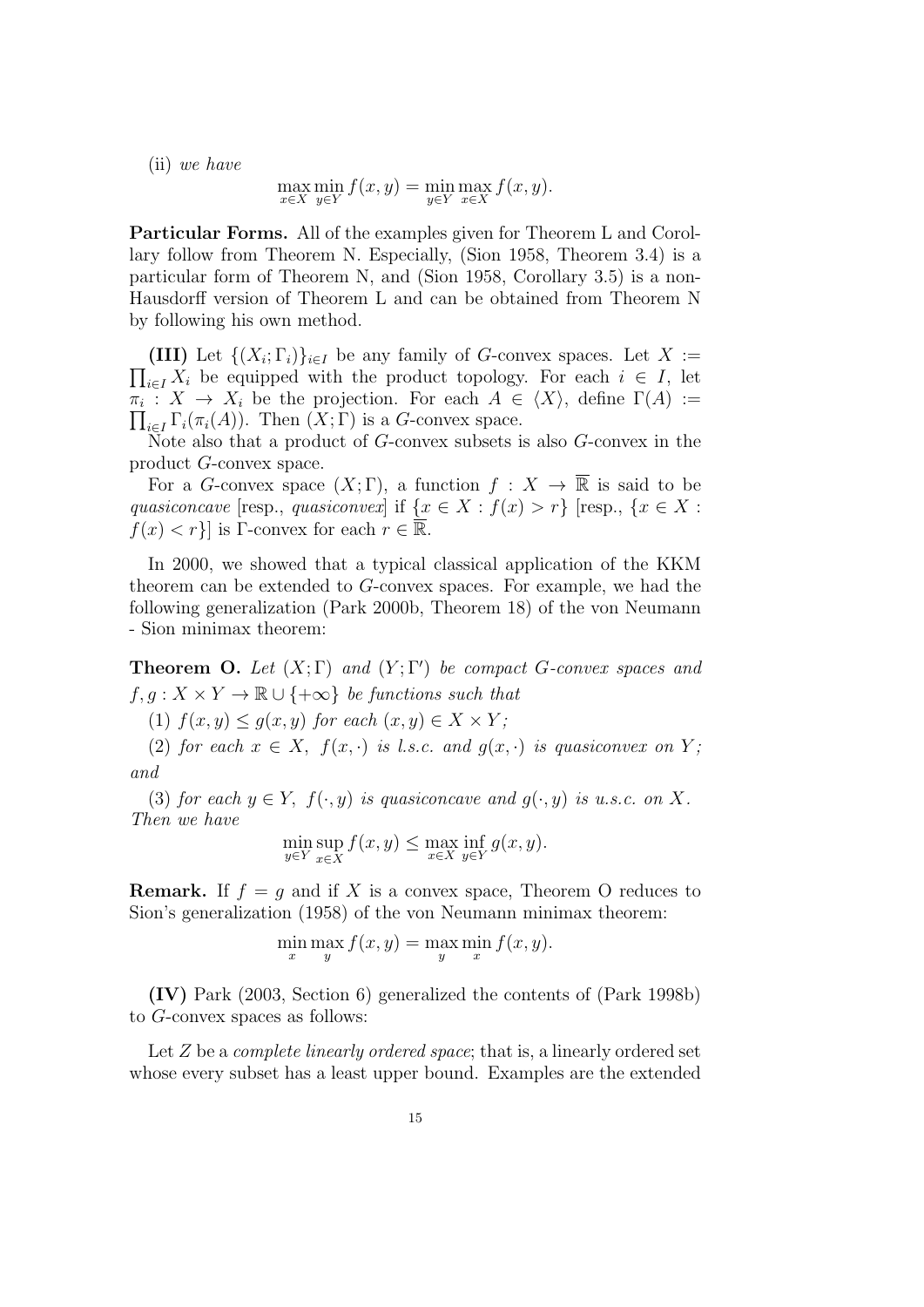real line  $\overline{\mathbb{R}}$ , the extended Euclidean space  $\overline{\mathbb{R}}^n$ , and any compact (in the Euclidean topology) subset of  $\mathbb{R}^n$  with respect to the lexicographic order.

For a topological space *X*, a function  $f: X \to Z$  is said to be *lower*  $[resp., upper]$  *semicontinuous* (l.s.c.) [resp., u.s.c.] whenever  $\{x \in X :$  $f(x) > z$ } [resp.,  $\{x \in X : f(x) < z\}$ ] is open in *X* for each  $z \in Z$ .

If *X* is compact and  $f: X \to Z$  is l.s.c., then there exists an  $x_0 \in X$ such that  $f(x_0) = \inf_{x \in X} f(x)$ . For any family  $\{f_i\}_{i \in I}$  of l.s.c. functions  $f_i: X \to Z$ , the function  $\sup_{i \in I} f_i$  is also l.s.c.

The following is (Park 2003, Theorem 6.1), which reduces to (Park 1998a, Theorem 2) for convex spaces:

**Theorem P.** Let  $(X;\Gamma)$  be a *G*-convex space,  $(Y;\Gamma')$  a Hausdorff com*pact G*-convex space, and  $f: X \times Y \rightarrow Z$  *a function. Suppose that* 

(1) *there is a subset*  $U \subset Z$  *such that*  $a, b \in f(X \times Y)$  *with*  $a < b$  $implies U \cap (a, b) \neq \emptyset;$ 

(2)  $f(x, \cdot)$  *is l.s.c. on Y and*  $\{y \in Y : f(x, y) < s\}$  *is*  $\Gamma'$ -convex for  $\text{each } x \in X \text{ and } s \in U; \text{ and }$ 

(3)  $f(\cdot, y)$  *is u.s.c. on X* and  $\{x \in X : f(x, y) > s\}$  *is* Γ*-convex for*  $\forall x \in Y \text{ and } s \in U.$ 

*Then*

$$
\sup_{x \in X} \min_{y \in Y} f(x, y) = \min_{y \in Y} \sup_{x \in X} f(x, y).
$$

**Remark.** For convex spaces, if  $U = Z$ , then Theorem P is a consequence of Komornik (1982, Theorem 2) for interval spaces with different proof. For convex spaces, Theorem P reduces to (Park 1998b, Theorem 3) which includes a lot of known results.

**Corollary.** *Under the hypothesis of Theorem P, further if X is compact, then f has a saddle point.*

**Remark.** For convex spaces, Corollary reduces to Arandjelović (1992, Theorem 3), which extends the Sion minimax theorem; see (Park 1998b).

The following minimax theorem (Park 2003, Theorem 6.2) is a variant of Theorem P and generalizes (Park 1998b, Theorem 3):

**Theorem Q.** *Let* (*X*; Γ) *be a G-convex space, Y a Hausdorff compact space, and*  $f: X \times Y \rightarrow Z$  *an l.s.c. function such that* 

(1) *there is a subset*  $U \subset Z$  *such that*  $a, b \in f(X \times Y)$  *with*  $a < b$  $implies U \cap [a, b) \neq \emptyset;$ 

(2) *for each*  $s \in U$  *and*  $y \in Y$ ,  $\{x \in X : f(x, y) > s\}$  *is*  $\Gamma$ *-convex*; *and*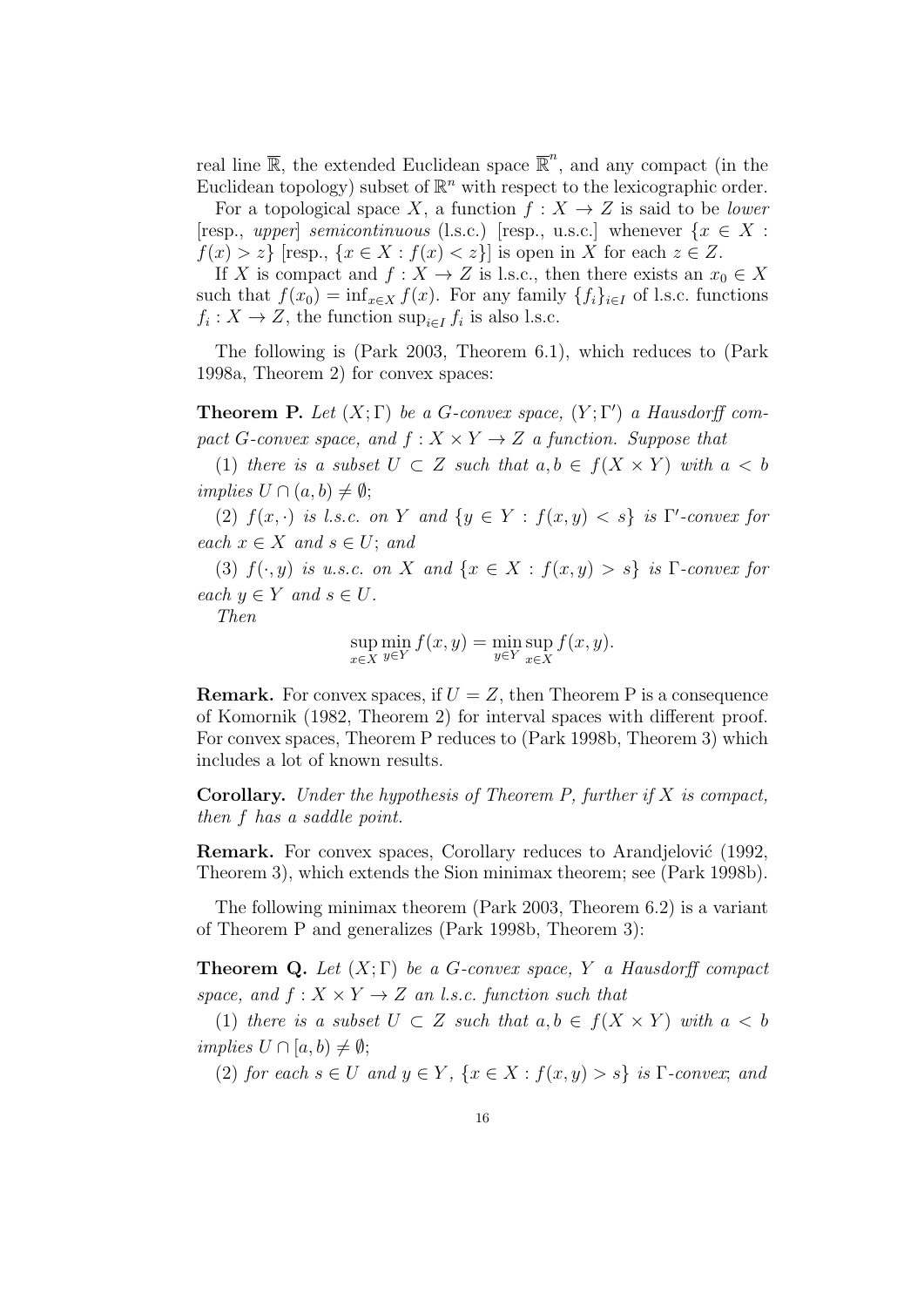(3) *for each*  $s \in U$  *and*  $x \in X$ ,  $\{y \in X : f(x, y) \leq s\}$  *is acyclic. Then*

$$
\sup_{x \in X} \min_{y \in Y} f(x, y) = \min_{y \in Y} \sup_{x \in X} f(x, y).
$$

**Remark.** For convex spaces, related results were obtained by Ha (1980, Theroem 4), Komiya (1981, Theorem 3), and Komornik (1982, Theorem 3). For convex spaces, Theorem Q reduces to (Park 1998b, Theorem 4).

#### **5. On abstract convex spaces**

Since 2006, we introduced the concept of abstract convex spaces generalizing *G*-convex spaces; see (Park 2010c) and the references therein.

**Definition.** An *abstract convex space* (*E, D*; Γ) consists of a topological space *E*, a nonempty set *D*, and a multimap  $\Gamma : \langle D \rangle \longrightarrow E$  with nonempty values  $\Gamma_A := \Gamma(A)$  for  $A \in \langle D \rangle$ .

For any nonempty  $D' \subset D$ , the  $\Gamma$ -*convex hull* of  $D'$  is denoted and defined by

$$
\operatorname{co}_{\Gamma} D' := \bigcup \{ \Gamma_A \mid A \in \langle D' \rangle \} \subset E.
$$

A subset *X* of *E* is called a Γ-*convex subset* of (*E, D*; Γ) relative to *D′* if for any  $N \in \langle D' \rangle$ , we have  $\Gamma_N \subset X$ , that is,  $\text{co}_{\Gamma} D' \subset X$ .

When  $D \subset E$ , a subset *X* of *E* is said to be  $\Gamma$ -*convex* if  $\text{co}_{\Gamma}(X \cap D) \subset$ *X*; in other words, *X* is Γ-convex relative to  $D' := X \cap D$ .

In this section, we are mainly concerned with the case  $E = D$ , and let  $(E; \Gamma) := (E, E; \Gamma).$ 

**Definition.** Let (*E*; Γ) be an abstract convex space and *Z* a set. For a multimap  $F: E \to Z$  with nonempty values, if a multimap  $G: E \to Z$ satisfies

$$
F(\Gamma_A) \subset G(A) := \bigcup_{y \in A} G(y) \quad \text{for all} \ \ A \in \langle E \rangle,
$$

then *G* is called a *KKM map* with respect to *F*. When  $E = Z$ , a *KKM map*  $G : E \to E$  is a KKM map with respect to the identity map  $1_E$ .

A multimap  $F : E \multimap Z$  is called a  $\mathfrak{K}\text{-}map$  if, for any KKM map *G* : *E* → *Z* with respect to *F*, the family  ${G(y)}_{y∈E}$  has the finite intersection property. We denote

$$
\mathfrak{K}(E, Z) := \{ F : E \multimap Z \mid F \text{ is a } \mathfrak{K}\text{-map} \}.
$$

Similarly, when  $Z$  is a topological space, a  $\Re\mathfrak{C}$ - $map$  is defined for closedvalued maps *G*, and a  $\mathfrak{R}D$ -map for open-valued maps *G*. In this case, we have

$$
\mathfrak{K}(E,Z) \subset \mathfrak{KC}(E,Z) \cap \mathfrak{KD}(E,Z).
$$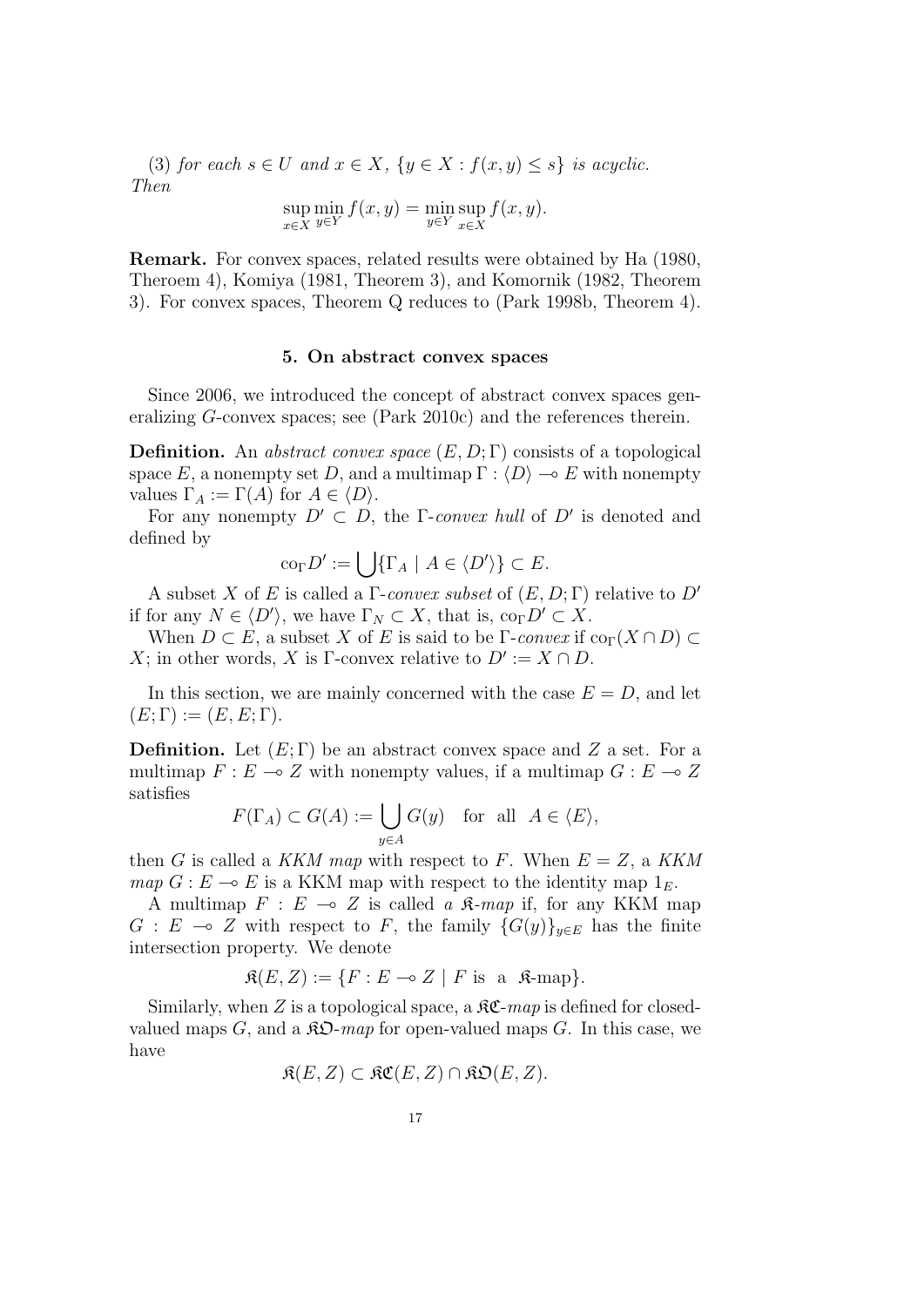Note that if Z is discrete then three classes  $\mathfrak{K}, \mathfrak{K} \mathfrak{C}$ , and  $\mathfrak{K} \mathfrak{D}$  are identical.

**Definition.** The *partial KKM principle* for an abstract convex space  $(E; \Gamma)$  is the statement  $1_E \in \mathfrak{RC}(E, E)$ ; that is, for any closed-valued KKM map  $G : E \to E$ , the family  $\{G(y)\}_{y \in E}$  has the finite intersection property. The *KKM principle* is the statement that the same property *also* holds for any open-valued KKM map.

An abstract convex space is called a *KKM space* if it satisfies the KKM principle.

Note that the product of any family of abstract convex spaces is also an abstract convex space. In fact, we clearly have the following:

**Lemma.** Let  $\{(E_i; \Gamma_i)\}_{i \in I}$  be any family of abstract convex spaces. Let  $E := \prod_{i \in I} E_i$  For each  $i \in I$ , let  $\pi_i : E \to E_i$  be the projection. For  $\text{each } A \in \langle E \rangle$ , define  $\Gamma(A) := \prod_{i \in I} \Gamma_i(\pi_i(A))$ *. Then*  $(E; \Gamma)$  *is an abstract convex space.*

Note also that the product of abstract convex subsets is also abstract convex in the product abstract convex space.

Let  $(X; \Gamma)$  and  $(Y; \Gamma')$  be abstract convex spaces. For their product, as in Lemma, we can define  $\Gamma_{X\times Y}(A) := \Gamma(\pi_1(A)) \times \Gamma'(\pi_2(A))$  for  $A \in$  $\langle X \times Y \rangle$ .

For an abstract convex space  $(X;\Gamma)$ , a function  $f: X \to \overline{\mathbb{R}}$  is said to be *quasiconcave* [resp., *quasiconvex*] if  $\{x \in X \mid f(x) > r\}$  [resp.,  ${x \in X \mid f(x) < r}$  is Γ-convex for each  $r \in \overline{\mathbb{R}}$ .

An abstract convex space  $(X;\Gamma)$  is said to be *compact* if X is a compact topological space.

**(I)** In 2008, as a direct application of a coincidence theorem in the KKM theory, we obtained the following generalization (Park 2008b, Theorem 8.2) of the von Neumann - Sion minimax theorem:

**Theorem R.** *Let*  $(X; \Gamma)$  *and*  $(Y; \Gamma')$  *be compact abstract convex spaces and*  $f, g: X \times Y \rightarrow \mathbb{R} \cup \{+\infty\}$  *be functions such that* 

(1)  $f(x, y) \leq g(x, y)$  *for each*  $(x, y) \in X \times Y$ ;

(2) *for each*  $x \in X$ ,  $f(x, \cdot)$  *is l.s.c. and*  $g(x, \cdot)$  *is quasiconvex on*  $Y$ ; *and*

(3) *for each*  $y \in Y$ ,  $f(\cdot, y)$  *is quasiconcave and*  $g(\cdot, y)$  *is u.s.c. on X.*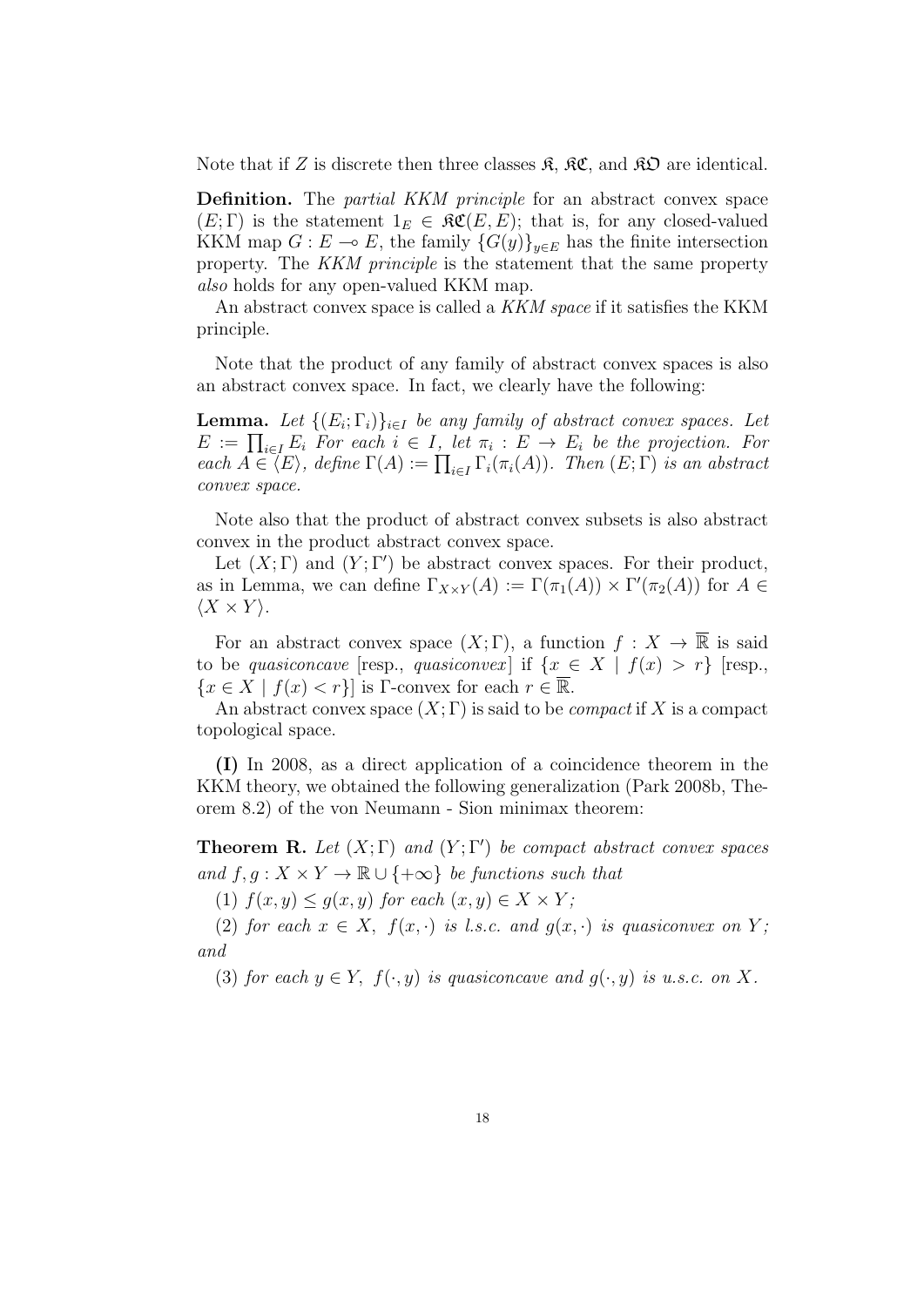$If (X \times Y; \Gamma_{X \times Y})$  *is a KKM space, where*  $\Gamma_{X \times Y}$  *is the product convexity defined as above, then we have*

$$
\min_{y \in Y} \sup_{x \in X} f(x, y) \le \max_{x \in X} \inf_{y \in Y} g(x, y).
$$

**Remark.** 1. If  $f = g$  and if X is a convex space, Theorem R reduces to Sion's generalization (1958) of the von Neumann minimax theorem (1928):

$$
\min_{x} \max_{y} f(x, y) = \max_{y} \min_{x} f(x, y).
$$

2. If  $(X; \Gamma)$  and  $(Y; \Gamma')$  are *G*-convex spaces,  $X \times Y$  is a KKM space. Therefore, Theorem R works for *G*-convex spaces and reduces to Theorem O.

**(II)** Park (2010b) obtained another minimax theorem for abstract convex spaces as follows:

**Theorem S.** Let  $(E; \Gamma) := (X \times Y; \Gamma_{X \times Y})$  be the product abstract convex *space,*  $f, s, t, q: X \times Y \rightarrow \overline{\mathbb{R}}$  *be four functions,* 

$$
\mu := \inf_{y \in Y} \sup_{x \in X} f(x, y) \quad and \quad \nu := \sup_{x \in X} \inf_{y \in Y} g(x, y).
$$

*Suppose that*

 $f(x, y) \leq s(x, y) \leq t(x, y) \leq g(x, y)$  *for each*  $(x, y) \in X \times Y$ ;

(2) *for each*  $r < \mu$  *and*  $y \in Y$ ,  $\{x \in X : s(x, y) > r\}$  *is*  $\Gamma$ *-convex; for each*  $r > \nu$  *and*  $x \in X$ ,  $\{y \in Y : t(x, y) < r\}$  *is*  $\Gamma'$ -*convex*;

(3) *for each*  $r > \nu$ *, there exists a finite set*  $\{x_i\}_{i=1}^m \subset X$  *such that* 

$$
Y = \bigcup_{i=1}^{m} \text{Int} \{ y \in Y : f(x_i, y) > r \}; \text{ and}
$$

(4) *for each*  $r < \mu$ *, there exists a finite set*  $\{y_j\}_{j=1}^n \subset Y$  *such that* 

$$
X = \bigcup_{j=1}^{n} \text{Int} \{x \in X : g(x, y_j) < r\}.
$$

*If* (*E*; Γ) *satisfies the partial KKM principle, then we have*

$$
\mu = \inf_{y \in Y} \sup_{x \in X} f(x, y) \le \sup_{x \in X} \inf_{y \in Y} g(x, y) = \nu.
$$

**Example.** This reduces to Theorem I when *X* and *Y* are convex sets. For convex spaces *X*, *Y* and  $f = s = t = g$ , Theorem P reduces to Cho-Kim-Lee (2009, Theorem 8).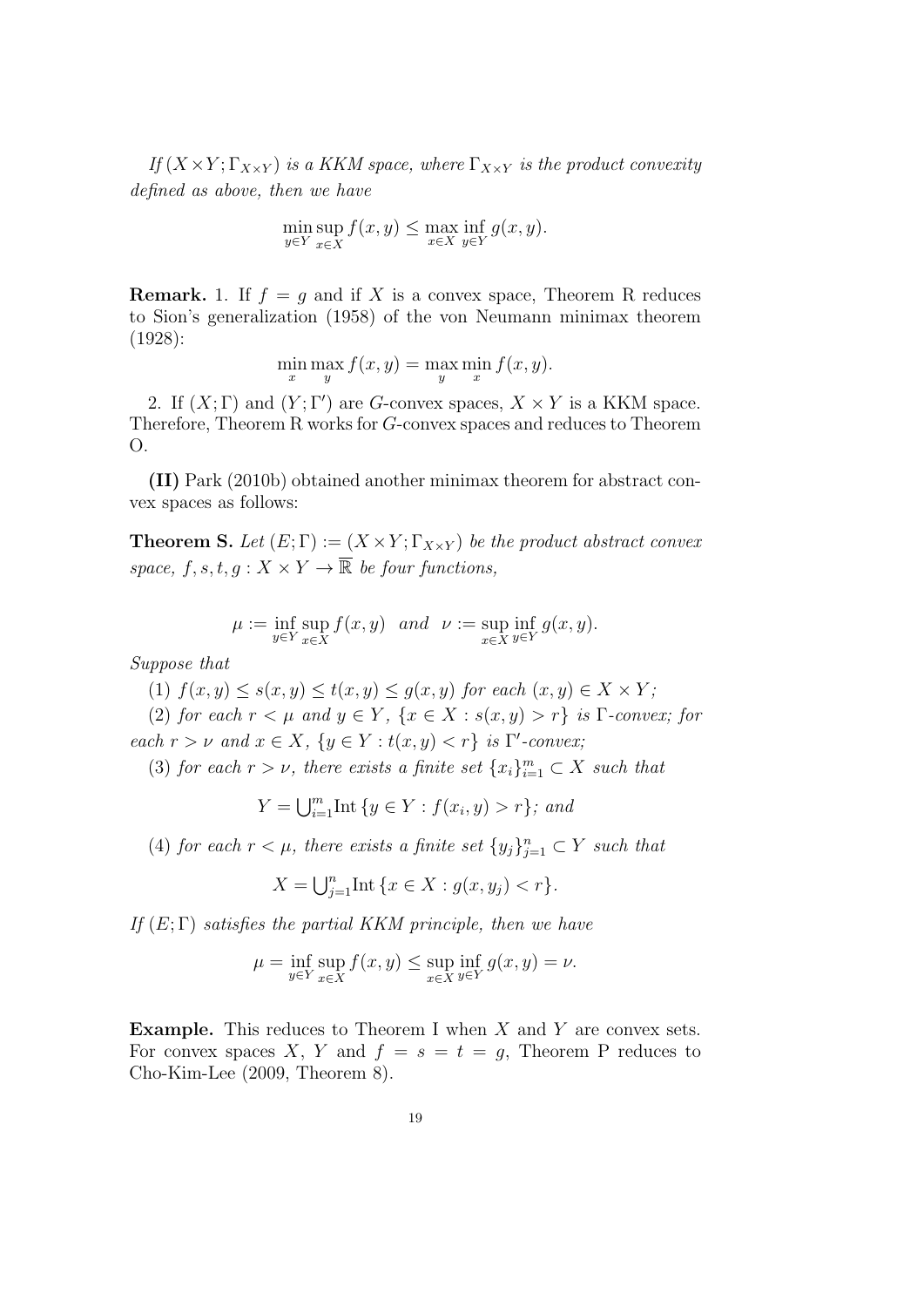**Corollary 1.** *Let*  $(X; \Gamma)$  *and*  $(Y; \Gamma')$  *be compact abstract convex spaces,*  $(E; \Gamma) := (X \times Y; \Gamma_{X \times Y})$  the product abstract convex space, and  $f, g$ :  $X \times Y \rightarrow \overline{\mathbb{R}}$  *functions satisfying* 

 $f(x, y) \leq s(x, y) \leq t(x, y) \leq g(x, y)$  *for each*  $(x, y) \in X \times Y$ ;

(2) *for each*  $x \in X$ ,  $f(x, \cdot)$  *is l.s.c. and*  $t(x, \cdot)$  *is quasiconvex on Y*; and

(3) *for each*  $y \in Y$ ,  $s(\cdot, y)$  *is quasiconcave and*  $g(\cdot, y)$  *is u.s.c. on X.* 

*If* (*E*; Γ) *satisfies the partial KKM principle, then we have*

$$
\min_{y \in Y} \sup_{x \in X} f(x, y) \le \max_{x \in X} \inf_{y \in Y} g(x, y).
$$

**Example.** 1. Particular or slightly different versions of Corollary 1 were obtained by Liu  $(1978)$  and Granas  $(1990,$  Théorèmes 3.1 et 3.2) for convex subsets of topological vector spaces.

2. For  $f = s$ ,  $g = t$ , if X and Y are G-convex spaces, Corollary 1 reduces to Theorem O.

2. For  $f = s$ ,  $q = t$ , Corollary 1 reduces to (Park 2010a, Theorem 3) and Theorem R.

For the case  $f = s = t = q$ , Corollary 1 reduces to the following in (Park, 2010a):

**Corollary 2.** *Let* (*X*; Γ) *and* (*Y* ; Γ*′* ) *be compact abstract convex spaces and*  $f: X \times Y \to \overline{\mathbb{R}}$  *an extended real function such that* 

(1) *for each*  $x \in X$ ,  $f(x, \cdot)$  *is l.s.c. and quasiconvex on Y*; and

(2) *for each*  $y \in Y$ ,  $f(\cdot, y)$  *is u.s.c. and quasiconcave on* X.

*If*  $(X \times Y; \Gamma_{X \times Y})$  *satisfies the partial KKM principle, then* 

(i) *f* has a saddle point  $(x_0, y_0) \in X \times Y$ ; and

(ii) *we have*

$$
\max_{x \in X} \min_{y \in Y} f(x, y) = \min_{y \in Y} \max_{x \in X} f(x, y).
$$

**Example.** All of the particular forms of Theorem L and its Corollary follow from Corollary 2.

**Remark.** In (Park 2010c), Theorem S and its Corollaries are restated in a systematic investigation of the KKM theory. Moreover, in (Park 2010e), we showed that the partial KKM principle is equivalent to a Fan-Browder type fixed point theorem in an abstract convex space  $(E, D; \Gamma)$ , and that this theorem implies Theorem S and its Corollaries.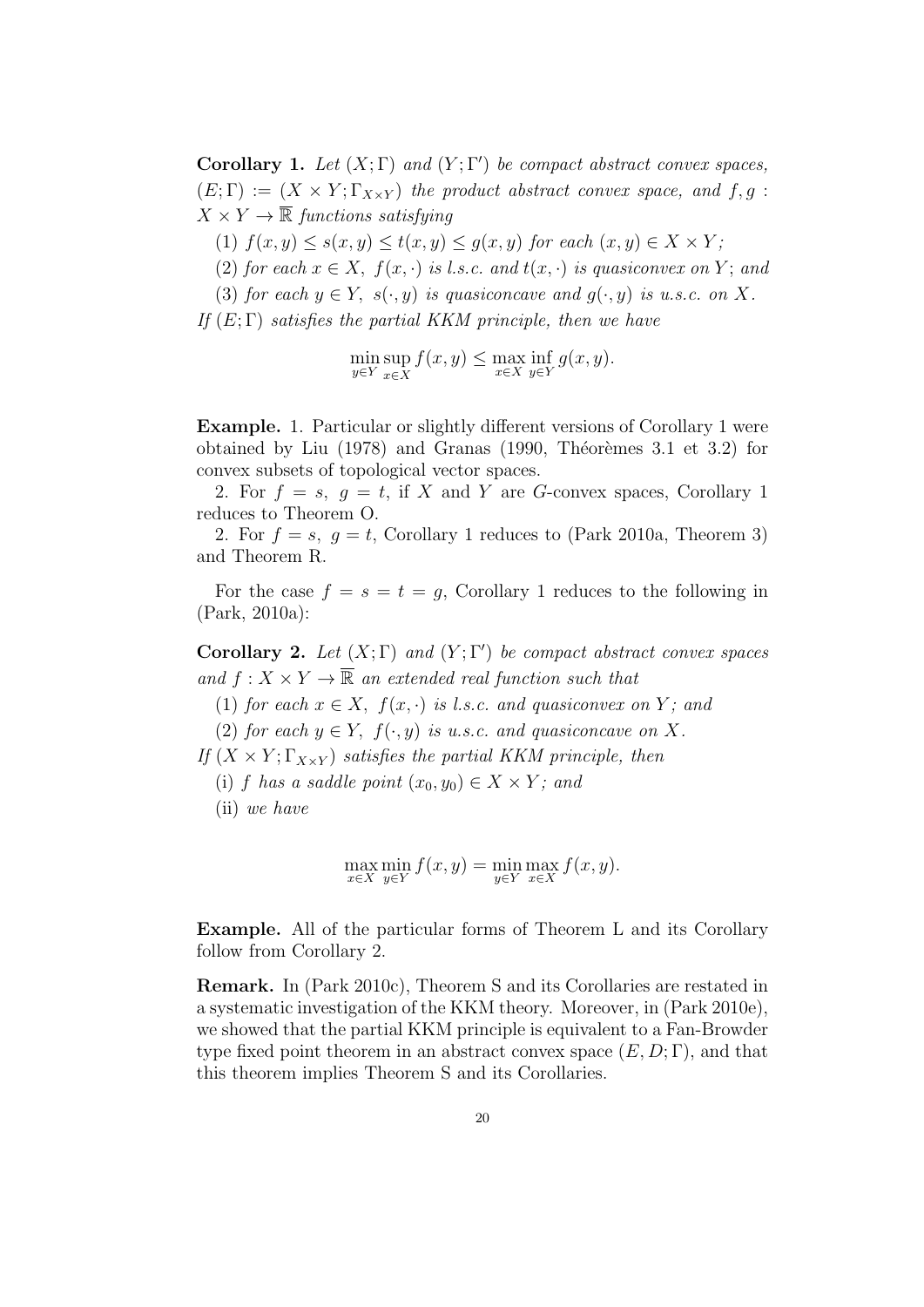**(III)** Park (2011c) obtained the following general concept of 0-pair concavity due to S.-Y. Chang (2010):

**Definition.** Let *X* be a nonempty set and *Y* be a topological space, and  $D \subset X$ . A function  $f: X \times Y \to \mathbb{R}$  is said to be *generally 0-pair-concave* on *D*, if for any  $\{x^0, \ldots, x^n\} \in \langle X \rangle$ , there is a multimap  $\Phi_n \in \mathfrak{RC}(\Delta_n, Y)$ such that

$$
\min_{i \in I(\lambda)} f(x^i, y) \le 0
$$

for all  $\lambda = {\lambda_0, \ldots, \lambda_n} \in \Delta_n$  and  $y \in \Phi_n(\lambda)$ , where  $I(\lambda) = {i : \lambda_i \neq 0}$ .

Note that the equilibrium for a two-person zero-sum game is a minimax problem. We obtained the following generalization of (Chang 2010, Theorem 3.3):

**Theorem T.** *Let X and Y be topological spaces, D, C be nonempty compact subsets of*  $X, Y$ *, resp.,*  $f, g : X \times Y \to \mathbb{R}$ *, and*  $U : (D \times C) \times Y$  $(X \times Y)$  → R *be defined by*  $U((x, y), (u, v)) = f(u, y) - g(x, v)$ *. Assume that:*

(1) *the function*  $x \mapsto \sup_{y \in Y} f(x, y)$  *is l.s.c. on D*;

(2) *the function*  $y \mapsto \inf_{x \in X} g(x, y)$  *is u.s.c. on C*;

(3) *U is generally 0-pair-concave on*  $X \times Y$ .

*Then the minimax inequality*

$$
\min_{x \in D} \sup_{y \in Y} f(x, y) \le \max_{y \in C} \inf_{x \in X} g(x, y)
$$

*holds.* Furthermore, if  $f = g$ , then

$$
\inf_{x \in X_1} \sup_{y \in Y_1} f(x, y) = \sup_{y \in Y_2} \inf_{x \in X_2} f(x, y);
$$

*where*  $X_i$  *is either*  $D$  *or*  $X$  *and*  $Y_i$  *is either*  $C$  *or*  $Y$  *for*  $i = 1, 2$ *.* 

**Remark.** 1. When *U* is 0-pair-concave on  $X \times Y$  in (3), Theorem T reduces to (Chang 2010, Theorem 3.3).

2. Theorem T also generalizes Theorem 3 in (Kim and Lee 2007, pp.1211–1214).

#### **REFERENCES**

Arandjelović, I. 1992. An extension of the Sion's minimax theorem. Zb. rad. Fil. fak. u Nišu, Ser. Mat. 6: 1-3.

Bielawski, R. 1987. Simplicial convexity and its applications. J. Math. Anal. Appl. 127: 155–171.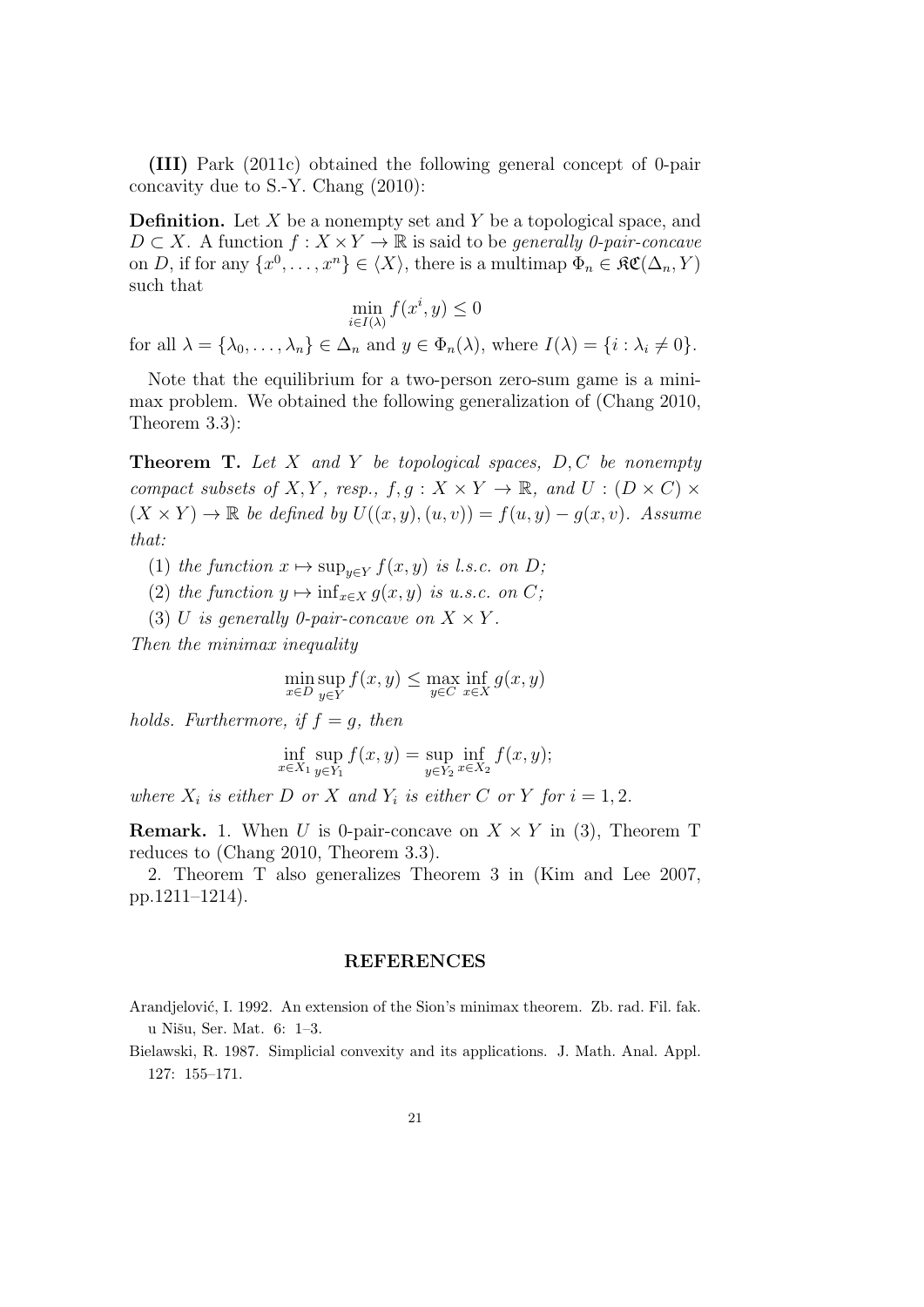- Chang, S.-Y. 2010. Inequalities and Nash equilibria. Nonlinear Anal. 73: 2933–2940.
- Cho, Y. J., Kim, J. K. and Lee, B. S. 2009. Remarks on KKM maps and applications. J. Adv. Res. Appl. Math. 1(1): 1–8.
- Danzig, G. B. 1956. Constructive proof of the min-max theorem. Pacific J. Math. 6: 25–33.
- Fan, K. 1952. Fixed-point and minimax theorems in locally convex topological linear spaces. Proc. Nat. Acad. Sci. U.S.A. 38: 121–126.
- Fan, K. 1966. Applications of a theorem concerning sets with convex sections. Math. Ann. 163: 189–203.
- Fan, K. 1972. A minimax inequality and applications. In: "Inequalities III" (O.Shisha, Ed.), Academic Press, New York, pp. 103–113.
- Granas, A. 1990. Quelques méthodes topologique èn analyse convexe. In: Méthdes topologiques en analyse convexe, Sém. Math. Supér. 110, Press. Univ. Montréal, pp. 11–77.
- Granas, A. and Liu, F.-C. 1984. Théorèmes du minimax. C. R. Acad. Sc. Paris 298: 329–332.
- Granas, A. and Liu, F.-C. 1986. Coincidences for set-valued maps and minimax inequalities. J. Math. Pures et Appl. 65: 119–148.
- Ha, C.W. 1980. Minimax and fixed point theorems. Math. Ann. 248: 73–77.
- Horvath, C. D. 1991. Contractibility and generalized convexity. J. Math. Anal. Appl. 156: 341–357.
- Idzik, A. and Park, S. 1998. Leray-Schauder type theorems and equilibrium existence theorems. In: Differential Inclusions and Optimal Control, Lect. Notes in Nonlinear Anal. 2: 191–197.
- Kakutani, S. 1941. A generalization of Brouwer's fixed-point theorem. Duke Math. J. 8: 457–459.
- Knaster, B., Kuratowski, K., und Mazurkiewicz, S. 1929. Ein Beweis des Fixpunktsatzes für *n*-Dimensionale Simplexe. Fund. Math. 14: 132–137.
- Kim, W. K. and Lee, K. H. 2007. Nash equilibrium and minimax theorem with *C*concavity. J. Math. Anal. Appl. 328: 1206–1216.
- Komiya, H. 1981. Convexity in topological space. Fund. Math. 111: 107–113.
- Komornik, V. 1982. Minimax theorems for upper semicontinuous functions. Acta Math. Acad. Sci. Hungar. 40: 159–163.
- Lassonde, M. 1983. On the use of KKM multifunctions in fixed point theory and related topics. J. Math. Anal. Appl. 97: 151–201.
- Liu, F.-C. 1978. A note on the von Neumann Sion minimax principle. Bull. Inst. Math. Acad. Sinica 6: 517–524.
- Nikaido, H. 1954. On von Neumann's minimax theorem. Pacific J. Math. 4: 65–72.

Park, S. 1989. Generalized Fan-Browder fixed point theorems and their applications. Collec. of Papers Dedicated to J. G. Park, Chonpook Nat. University, pp. 51–77.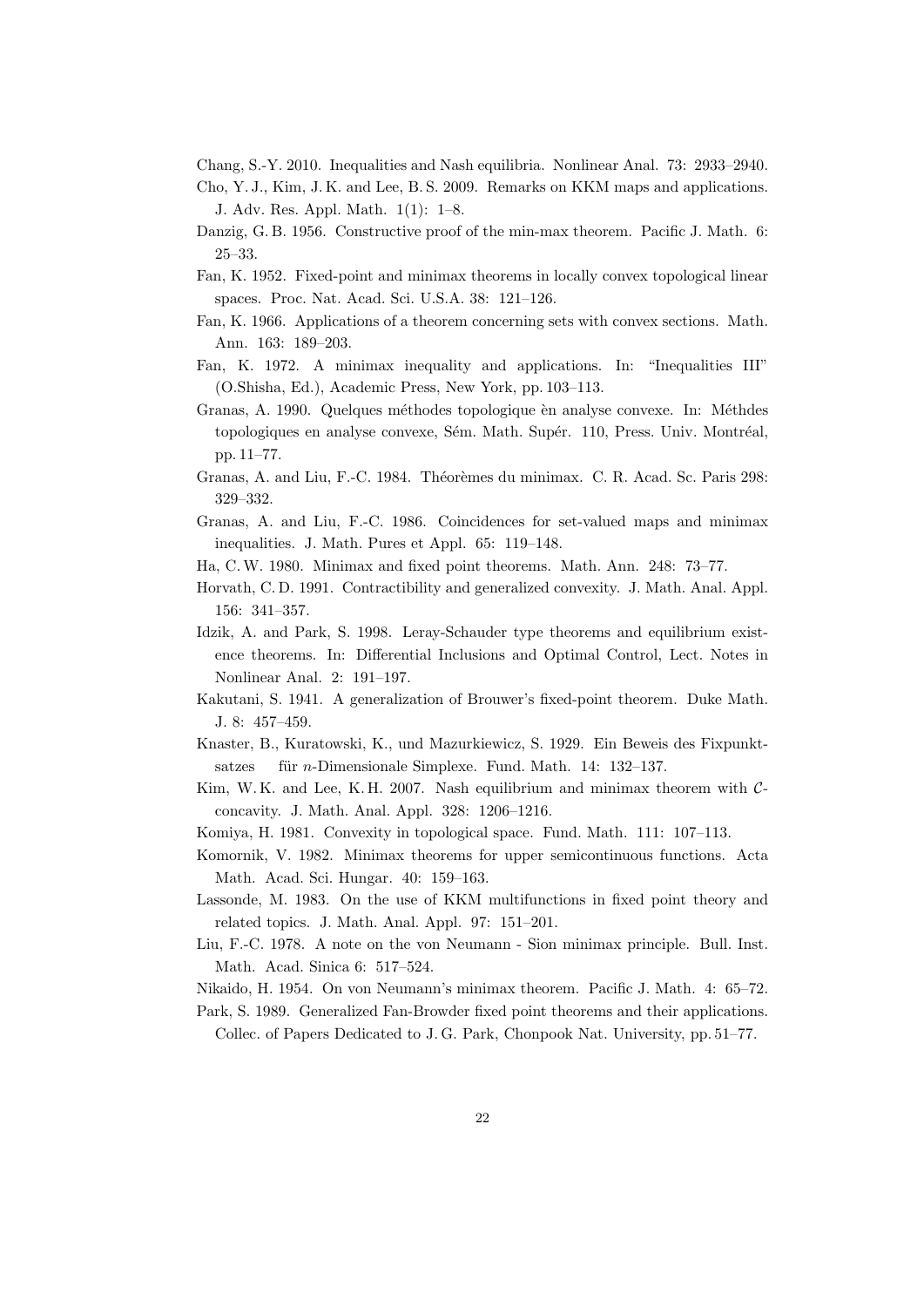- Park, S. 1993. On minimax inequalities on spaces having certain contractible subsets. Bull. Austral. Math. Soc. 47: 25–40.
- Park, S. 1997. Coincidence theorems for the better admissible multimaps and their applications. Proc. WCNA96, Nonlinear Anal. 30: 4183-4191
- Park, S. 1998a. Remarks on a social equilibrium existence theorem of G. Debreu. Appl. Math. Letters 11(5): 51–54.
- Park, S. 1998b. Minimax theorems in convex spaces. Novi Sad J. Math. 28: 1–8.
- Park, S. 1999a. Ninety years of the Brouwer fixed point theorem, Vietnam J. Math. 27: 193–232.
- Park, S. 1999b. Minimax theorems and the Nash equilibria on generalized convex spaces. Josai Math. Monograph 1: 33–46.
- Park, S. 2000a. Acyclic versions of the von Neumann and Nash equilibrium theorems. J. Comp. Appl. Math. 113: 83–91.
- Park, S. 2000b. Elements of the KKM theory for generalized convex spaces. Korean J. Comp. Appl. Math. 7: 1–28.
- Park, S. 2002. Remarks on acyclic versions of generalized von Neumann and Nash equilibrium theorems. Appl. Math. Letters 15: 641–647.
- Park, S. 2003. Coincidence, almost fixed point, and minimax theorems on generalized convex spaces. J. Nonlinear Convex Anal. 4: 151–164.
- Park, S. 2007. Fixed point theorems for better admissible multimaps on almost convex sets. J. Math. Anal. Appl. 329(1): 690–702.
- Park, S. 2008a. Applications of fixed point theorems on almost convex sets. J. Nonlinear Convex Anal. 9(1): 45–57.
- Park, S. 2008b. Equilibrium existence theorems in KKM spaces. Nonlinear Anal. 69: 4352–4364.
- Park, S. 2010a. From the KKM principle to the Nash equilibria. Inter. J. Math. Stat. 6(S10): 77–88.
- Park, S. 2010b. Generalizations of the Nash equilibrium theorem in the KKM theory. Fixed Point Theory Appl. 2010: Article ID 234706, 23pp.
- Park, S. 2010c. The KKM principle in abstract convex spaces: Equivalent formulations and applications. Nonlinear Anal. 73: 1028–1042.
- Park, S. 2010d. A simple proof of the Sion minimax theorem. Bull. Korean Math. Soc. 47(5): 1037–1040.
- Park, S. 2010e. On the von Neumann Sion minimax theorem in KKM spaces. Appl. Math. Letters 23: 1269–1273.
- Park, S. 2011a. Remarks on some basic concepts in the KKM theory. Nonlinear Anal. 74: 2439–2447.
- Park, S. 2011b. The fixed point method versus the KKM method. In: Contributions to Game Theory and Management IV (Eds. L. A. Petrosyan, N. A. Zenkevich), Graduate School of Management, St. Petersburg Univ., St. Petersburg, Russia, pp. 347–360.